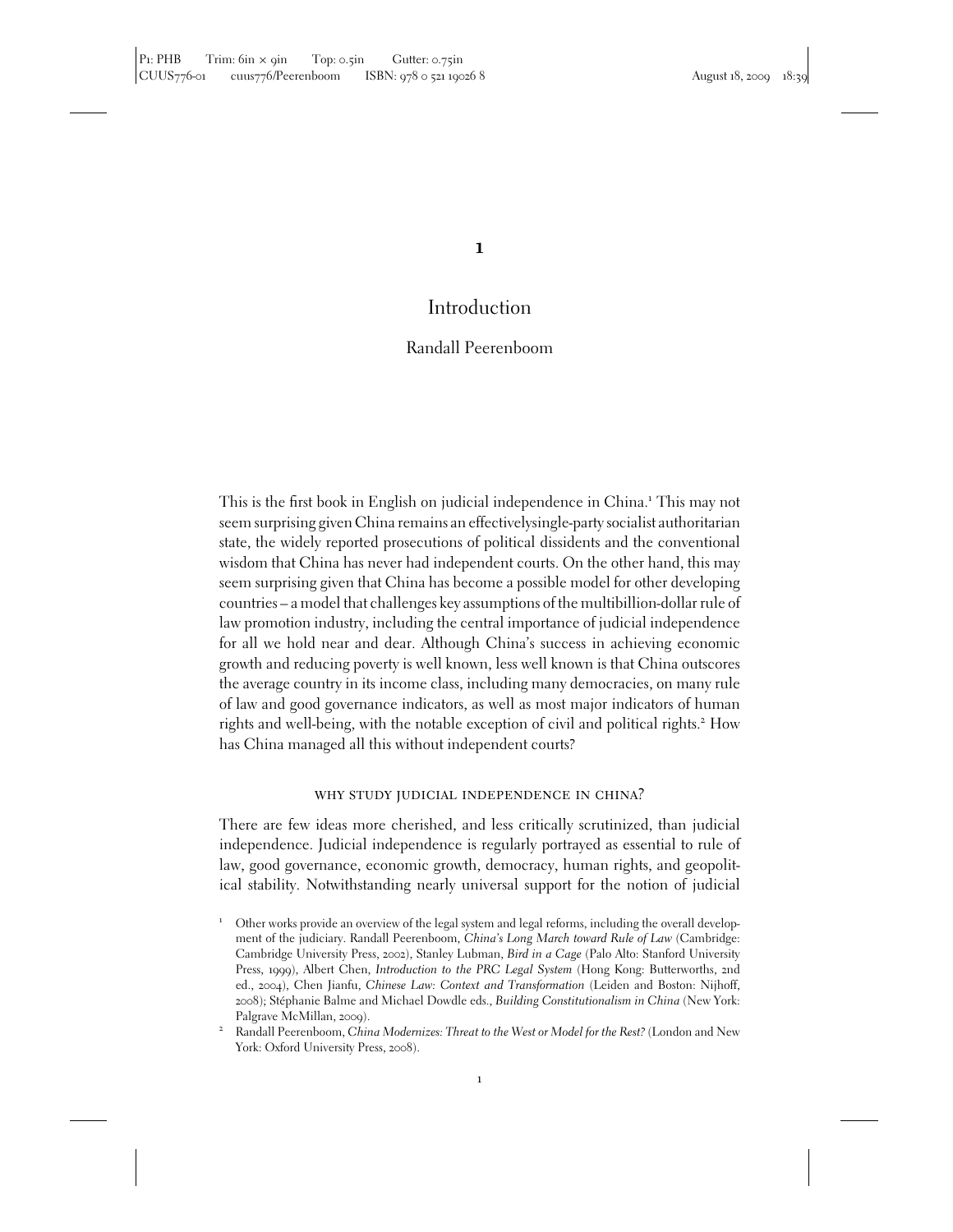independence, the concept remains disturbingly contested and unclear even in economically advanced liberal democracies known for the rule of law, as pointed out by two leading U.S. constitutional scholars:

Consensus on broad values combined with discord over their application in particular cases is hardly uncommon, in law or anything else. But the range of disagreement when it comes to judicial independence seems unusually wide. We expect controversy over how to draw the line between proper and improper judicial behavior in particular cases, but there is as much uncertainty in locating the line between proper and improper external influences. Indeed, we do not have anything approaching consensus even with respect to the normative conditions necessary to have a properly independent bench. There is disagreement about whether or how to criticize judges and their decisions, and about whether or how to discipline judges. There is disagreement about how to explain or justify our institutional arrangements . . . And, of course, there is pervasive disagreement about whether our judges exhibit too much or too little independence.<sup>3</sup>

The problems are magnified when we move beyond economically advanced liberal democracies to developing countries and nonliberal authoritarian regimes. As Tom Ginsburg observes in this volume: "Judicial independence has become like freedom: everyone wants it but no one knows quite what it looks like, and it is easiest to observe in its absence. We know when judges are dependent on politicians or outside pressures, but have more difficulty saying definitively when judges are independent."

One goal of this volume is to subject judicial independence and the claims made on its behalf to critical scrutiny. China is useful for testing general theories in that it represents a challenge to so much of the common wisdom about what judicial independence means, its importance, its relation to other social objectives, and how to achieve it. Most fundamentally, what *is* socialist rule of law? How does it differ from rule of law in a liberal democracy? And what are the implications for judicial independence?

China's rapid growth also challenges the prevailing wisdom. For many, China is an exception to the rule in that it has grown allegedly without "the rule of law" and an independent judiciary. But what role has the legal system played in economic growth in China? Have the courts been able to handle commercial cases independently? Are property rights protected in other ways? To the extent that there are external influences on judges in commercial cases, including party and government policy directives, do they promote or hinder economic development?

A second goal is to contribute to, and draw on, the emerging literature on the development of legal systems in authoritarian regimes. Judicial independence is often assumed to be impossible in authoritarian regimes, where law plays a limited

<sup>3</sup> John A. Ferejohn and Larry D. Kramer, "Independent Judges, Dependent Judiciary: Institutionalizing Judicial Restraints," *New York University Law Review*, vol. 77 (2002).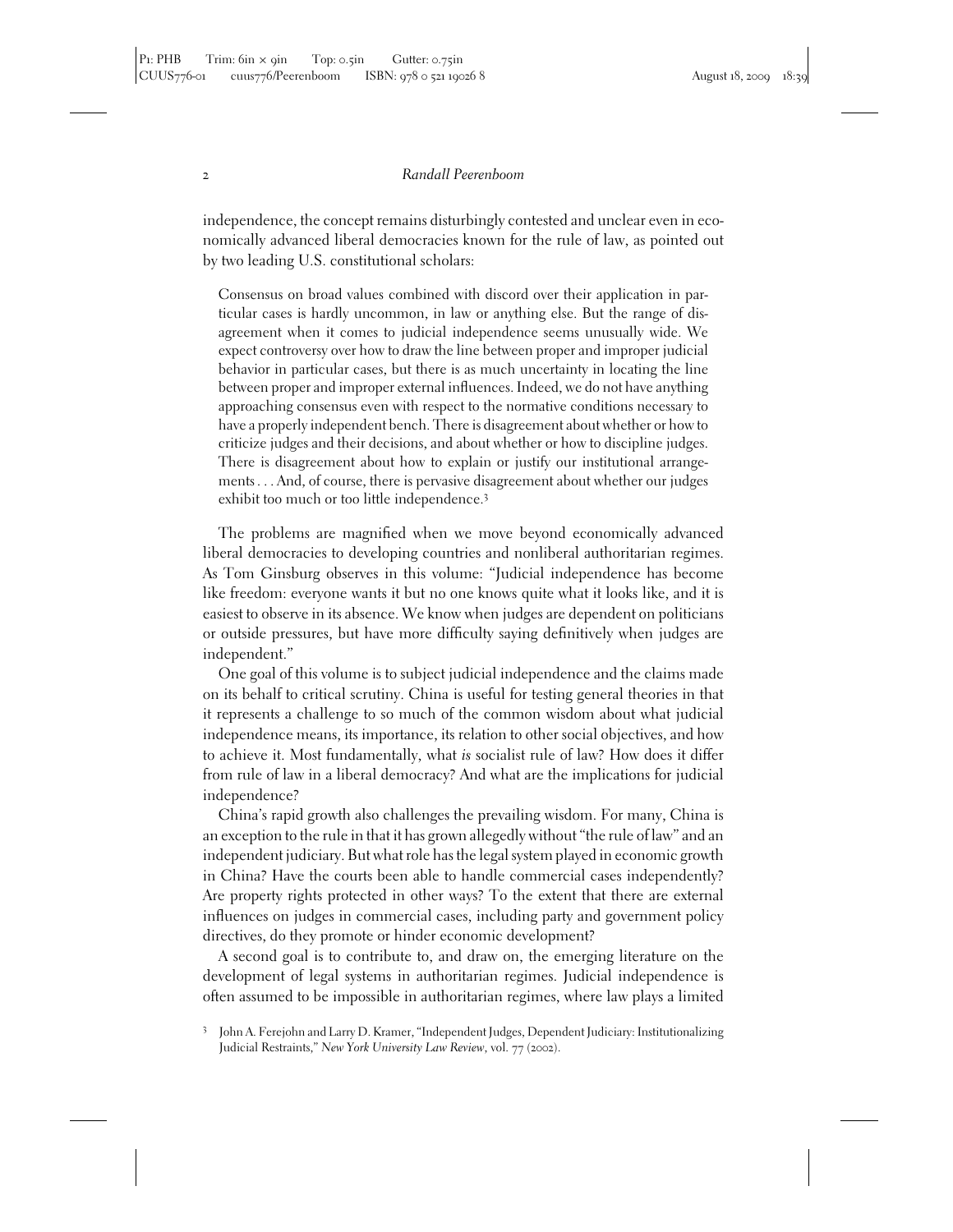role in governance and takes a back seat to government policies and ruling party diktats, legal institutions are unable to restrain political power, and judges are faithful servants of the ruling regime. Yet even a cursory glance at authoritarian regimes – whether historical or contemporary, whether in Europe or in East Asia, Latin America, Africa, or the Middle East – reveals that law plays a much larger role in authoritarian states than commonly believed.<sup>4</sup> Nor is that particularly surprising. Authoritarian regimes turn to courts for many reasons, including to facilitate economic growth, maintain social order, supervise and discipline local officials, define and enforce relationships between central and local governments, monitor boundaries between competing state organs, distance the ruling regime from unpopular decisions, and enhance regime legitimacy at home and abroad.<sup>5</sup>

Conversely, it is commonly assumed that democratic regimes favor judicial independence. Yet even the most cursory glance at democratic regimes – whether historical or contemporary, whether in Europe or in East Asia, Latin America, Africa, or the Middle East – demonstrates that democracy does not guarantee judicial independence.<sup>6</sup> Many legal systems in developing democracies are plagued by judicial corruption, incompetence, and inefficiency. The judiciary is often controlled by the executive, beholden to the political and economic elite, threatened by organized crime, and subject to social pressure from the public and media. Clearly, much depends on the particular regime, whether authoritarian or democratic. There is therefore a need to move beyond simplistic black and white portrayals based on regime type.

This is not to say that political structures are irrelevant. Courts in authoritarian states may enjoy considerable independence, although usually over a limited scope of issues. They often enjoy more autonomy in commercial law than with respect to protecting civil and political rights. One question is whether there will be spillover to other areas. More generally, what are the limits of law and judicial independence in authoritarian regimes? What mechanisms do authoritarian regimes use to limit judicial independence? Has China employed similar mechanisms? Has it developed alternative ways of controlling the judiciary?

A third related goal is to sort out sense from nonsense about judicial independence and the legal system in China. As with other authoritarian regimes, blanket

<sup>4</sup> See Tamir Moustafa and Tom Ginsburg eds., *Rule by Law: The Politics of Courts in Authoritarian Regimes* (New York: Cambridge University Press, 2008); Lisa Hilbink, *Judges Beyond Politics in Democracy and Dictatorship* (Cambridge: Cambridge University Press, 2007); see also Chapters 12 and <sup>13</sup> in this volume and the cites therein. <sup>5</sup> See Moustafa and Ginsburg, "Introduction: The Functions of Courts in Authoritarian Politics," in

Moustafa and Ginsburg, *Rule by Law*. <sup>6</sup> For problems in judicial independence, corruption, and incompetence in Bangladesh, Cambodia, Nepal, Indonesia, Pakistan, the Philippines, and Thailand, see Asian Development Bank, "Judicial Independence Overview and Country-level Summaries," (2003), p. 2, http://www.adb.org/Documents/ Events/2003/RETA5987/Final\_Overview\_Report.pdf. See also Chapter 5 in this volume and the cites therein.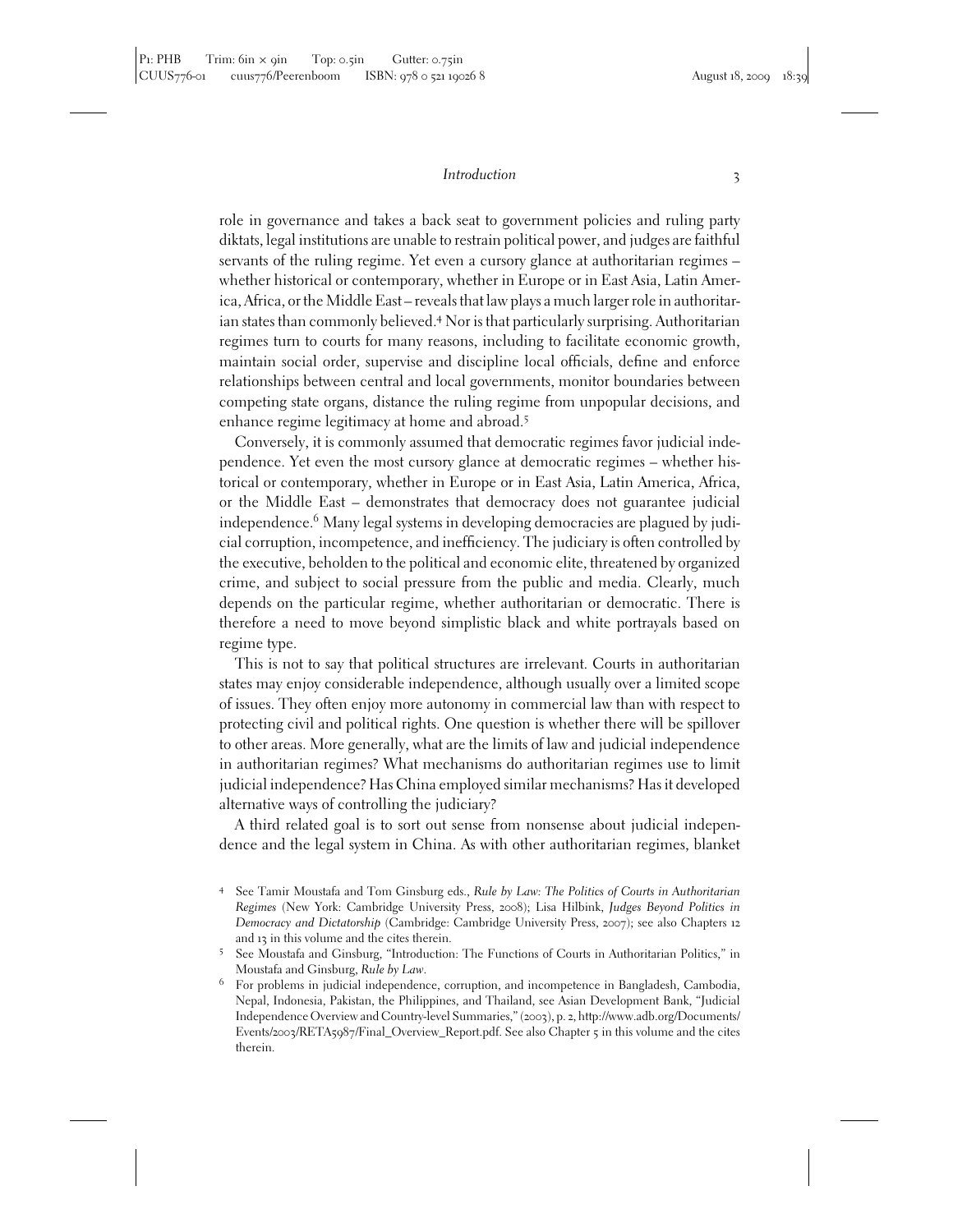denunciations of the lack of meaningful independence in China fail to capture the more complex reality. The courts handle more than 8 million cases a year. Judicial independence is not an issue in many cases, nor is the source, likelihood, or impact of interference the same across cases.

There is therefore a pressing need to get beyond outdated stereotypes and broad generalizations, to examine a wider range of cases than just high-profile conflicts involving political dissidents so prominently featured in the reports of human rights groups and the Western media, and to overcome the knee-jerk reaction to blame all judicial shortcomings on the party and lack of U.S.-style separation of powers. In short, there is a need for more nuanced studies, new analytic frameworks, and thicker descriptions of the actual issues judges face in their daily lives, the reasons for existing policies, and the responses of the judiciary to such policies. The development of the legal system in China must also be situated within a broader comparative framework of other developing countries, many of which are experiencing similar issues.

Even assuming the conventional wisdom is correct and judicial independence is necessary or useful for many of the goals mentioned previously, there is still the allimportant question of how to achieve it. Thus a fourth goal is to scrutinize the dominant approach of the rule of law industry to prescribing "international best practices." It is now clear in light of the historical development of legal systems in Euro-America, Asia, and some countries in Eastern Europe, Latin America, and the Middle East that there is no single path toward the rule of law and that rule of law principles are consistent with a wide variety of institutional arrangements, although implications for policy makers are far from clear. Moreover, the less than spectacular results of rule of law promotion efforts call into question the role and influence of foreign actors, as well as the assumption that the best way for developing states to achieve rule of law is to mimic or transplant Euro-American institutions, values, and practices.

China is an interesting test case in that it has pursued its own approach to reforms. China did not adopt the big bang approach to economic reforms or follow the neoliberal aspects of the Washington Consensus, including rapid privatization, deregulation, and opening of the domestic economy to international competition. Like other successful East Asian states, it has postponed democratization until it attains a higher level of economic and institutional development. Also, like other successful East Asian states, it has adopted a two-track approach to legal development that emphasizes commercial law while imposing limits on the exercise of civil and political rights. But what are the costs of this gradualist approach? Will China be able to maintain and deepen the reform agenda, or will the reform process stall, leaving China another example of a dysfunctional middle-income state that once showed great promise?

In addressing these issues, the authors in this volume adopt a variety of perspectives and approaches reflecting the interdisciplinary, holistic, and comparative nature of the development process. There are contributions from legal scholars, political scientists, and sociologists. Some authors take an institutional approach, whereas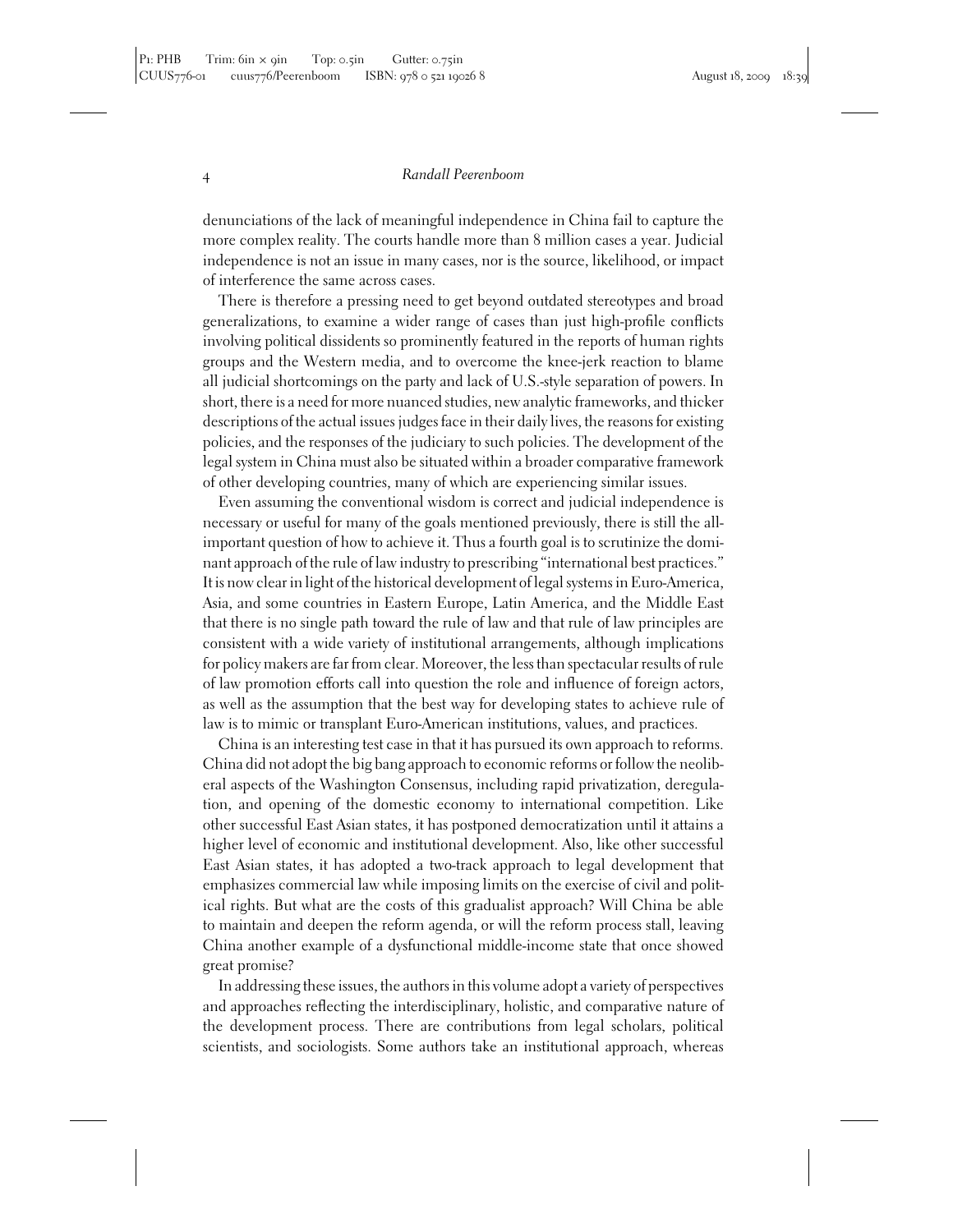others opt for a historical–cultural approach. Several chapters address the debate over globalization and the need to adapt universal norms and practices to local contexts. Some chapters are comparative, with authors drawing on the experiences of countries in Europe, the Middle East, and East Asia. The authors also consider different levels of wealth and the diverse challenges faced by low-, middle-, and high-income countries, as well as differences in the nature of the political regime.

Theoretically, several chapters challenge conventional assumptions about judicial independence. Others develop new analytical frameworks that differentiate among types of cases, sources of interference, and levels of courts. Whereas some chapters focus on urban courts, others focus on rural courts. There are discussions of civil, criminal, and administrative cases. Several chapters present data from recent empirical studies, complementing and enriching new and existing theoretical perspectives.

### chapter synopses

The volume begins by situating the debate over judicial independence in China within the larger debate over the rule of law industry approach of promoting international best practices. In Chapter 2, Keith Henderson draws on his extensive experience in the industry to summarize international best practices, captured in 18 JIP (Judicial Integrity Principles). The JIP are modeled largely on the current institutions, values, and practices in economically advanced Western liberal democracies and reflect the experience of USAID, (International Foundation for Electoral Systems (IFES), and others in promoting rule of law in developing countries. Henderson also summarizes the main principles of a pragmatic, context-specific methodology for judicial reforms developed more fully elsewhere.

Henderson draws on his personal experience in advising on judicial reforms in China to shed light on the applicability of international best practices to China. As he and others in this volume note, there is widespread support for more independent courts from the central government, from judges and other legal complex actors, from investors and business people, and from the broad public. However, notwithstanding general support for the JIP, he also found that some of the JIP were opposed by one group or another for a variety of political, institutional, historical, practical, and interest-based reasons. Many participants questioned the feasibility of some of the reforms, particularly those beyond the authority of the judiciary to implement on its own. As in other countries, including other successful East Asian countries during their phase of rapid growth under authoritarian regimes, the main emphasis was on politically safer reforms aimed at promoting judicial efficiency, legal predictability, and legal consistency in the economic sector.

In Chapter 3, although not disputing the normative desirability of the JIP, Antoine Garapon, a former judge and current director of the Institut des Hautes Etudes sur la Justice, raises serious doubts about the dominant approach of prescribing international best practices. Drawing on his own extensive comparative experiences,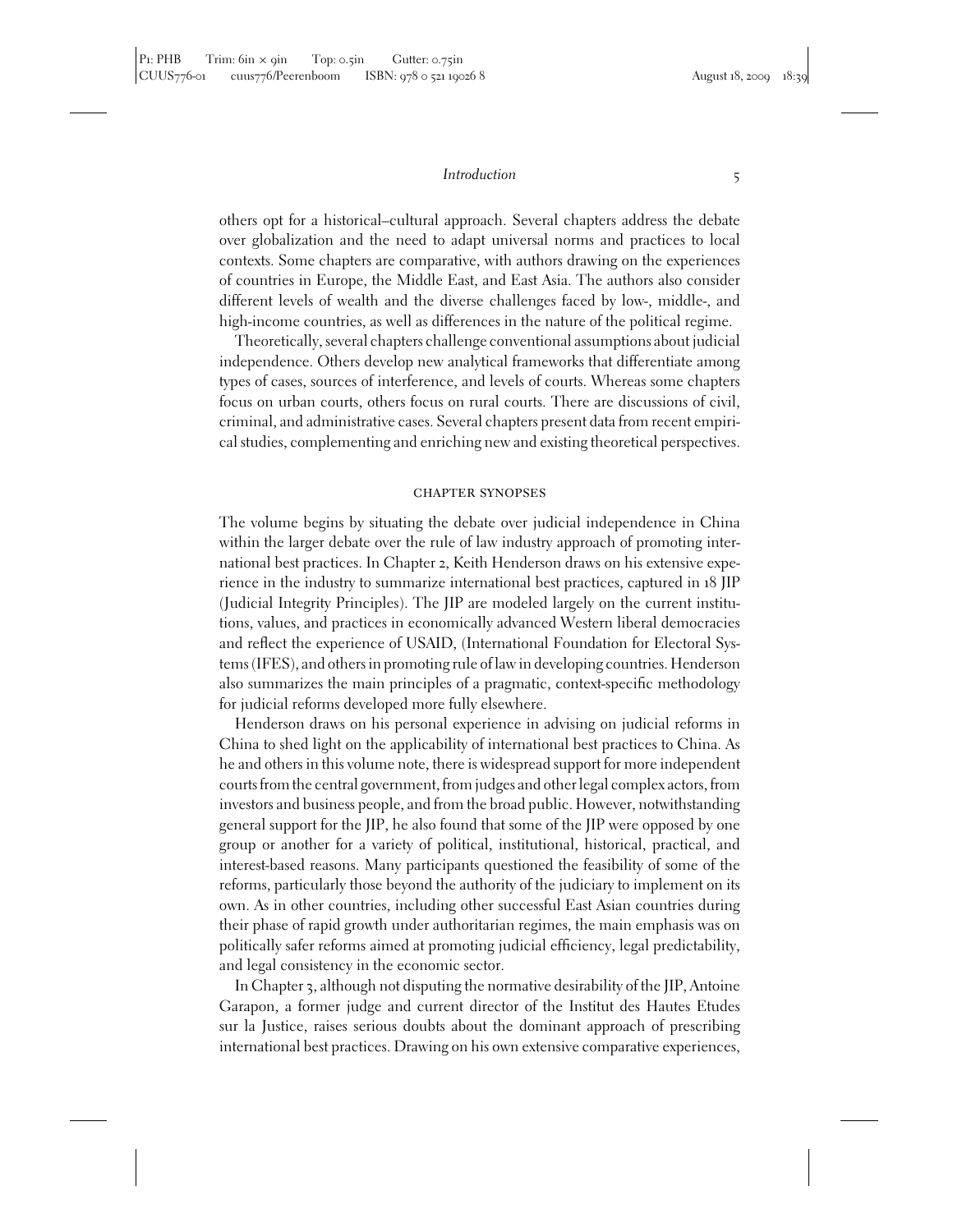Garapon argues that this approach ignores culture and politics and is inconsistent with the way legal systems actually develop. Legal reforms do not occur within a political vacuum. Powerful interests are at stake. For reforms to be successful, they must take into account opposing interests and existing conditions. In some cases, compromises are necessary, as in the "unholy alliance" between the Judges Club and Islamists in Egypt.

Garapon recommends more attention be paid to the process of reform and, in particular, to the historical process by which judicial independence has been achieved in developed countries, as well as the political battles being fought in countries now trying to establish independent judiciaries. Rather than beginning with a predetermined set of abstract principles for judicial independence, he suggests that we begin with a detailed study of the forms of interference and their impact in particular contexts. In that sense, the differences between Garapon and Henderson may not be as great as it first appears because Henderson advocates a similar methodology for judicial reforms in his chapter.

The debate between Henderson and Garapon reflects the different emphases of an institutional versus a cultural–historical approach,<sup>7</sup> which in turn reflects longstanding debates over the possibility and desirability of legal transplants.<sup>8</sup> In general, advocates of a cultural–historical approach place more emphasis on path dependencies and the often unpredictable nature of legal reforms. As such, they see legal development as nonlinear and the process as less teleological and more open-ended than one that focuses on achieving prescribed substantive standards or best practices.

In Chapter 4, Zhu Suli, Dean of Peking Law School and one of China's leading legal theorists, employs the cultural–historical approach in challenging the notion that judicial independence is the appropriate lens through which to view judicial reforms in China. Zhu provides a broad historical overview of the Kuomintang and Chinese Communist Party (CCP) regimes to situate the judiciary within the political context of an effectively single-party state. Echoing Garapon, he argues that "rather than searching for, or aspiring to, some decontextualized abstraction or ideal type of judicial independence, we should pay more attention to the actual role of the Party and its influence on the judiciary, the legal system, and China's efforts at modernization more generally." Although disagreeing with some party decisions, he concludes that, on balance, the CCP has played a positive role. Moreover, while some judicial problems may be attributable to party policies, he suggests

<sup>7</sup> For the historical–cultural approach, see generally Paul Kahn, *The Cultural Study of Law* (Chicago: University of Chicago Press, 1999). In addition to the chapters by Garapon and Zhu in this volume, see also Jonathan Ocko and David Gilmartin, "State, Sovereignty, and the People: A Comparison of

the 'Rule of Law' in China and India," *The Journal of Asian Studies*, vol. <sup>68</sup>(1). <sup>8</sup> R.L. Abel, "Law as a Lag: Inertia as a Social Theory of Law," *Michigan L. Rev* vol. <sup>80</sup>, pp. <sup>775</sup>–<sup>809</sup> (1982); Alan Watson, *Legal Transplants* (Athens: University of Georgia Press, 1983); William Twining, "Generalizing about Law: The Case of Legal Transplants," (2002), http://www.ucl.ac.uk/laws/ jurisprudence/docs/twi\_til\_4.pdf.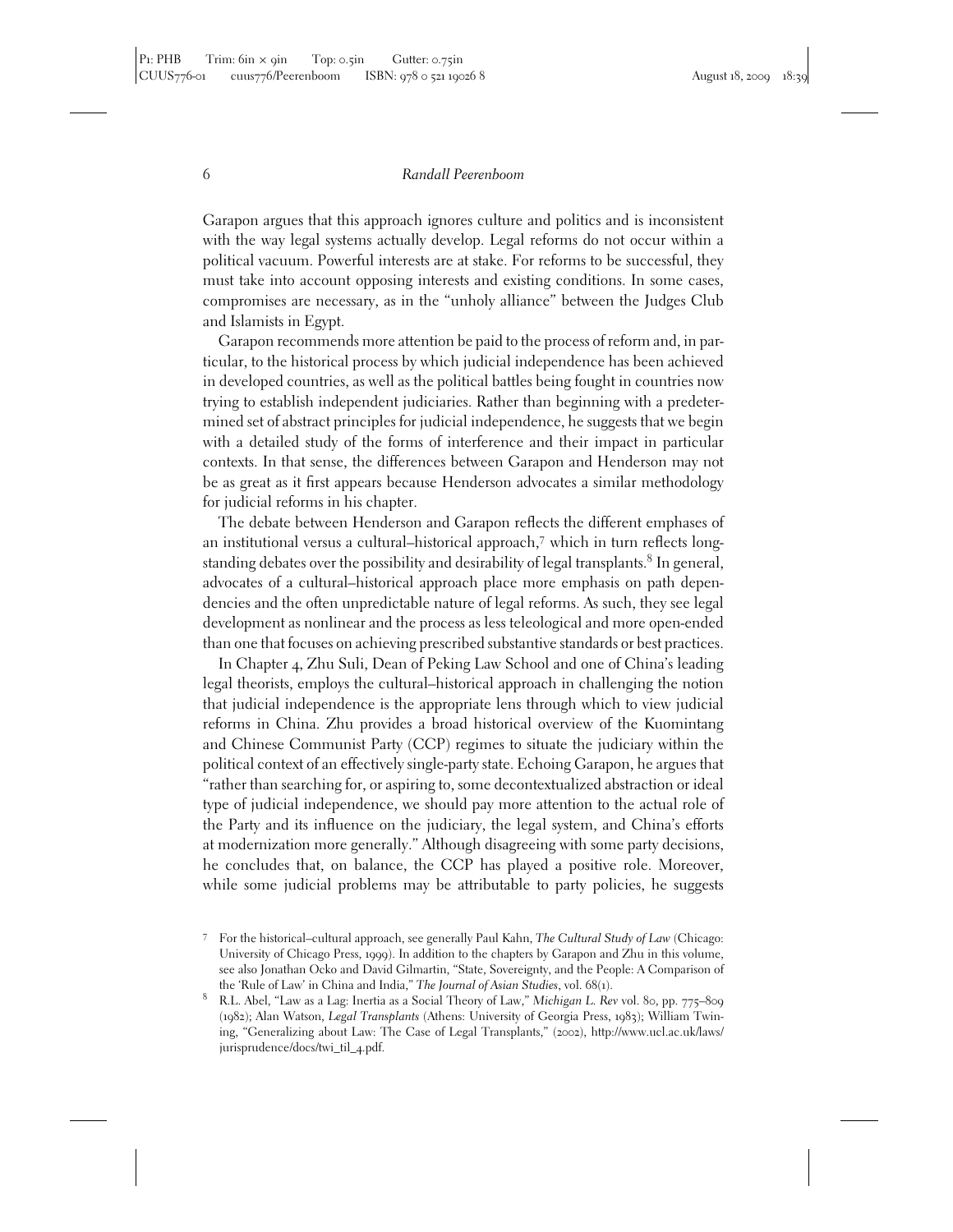that the more fundamental cause of shortcomings in the judiciary is the recent unprecedented social transformation of Chinese society.

In Chapter 5, Peerenboom also challenges many assumptions underlying common views about judicial independence in China, including that there is a single agreed upon model or generally accepted set of institutions and best practices articulated with sufficient specificity to guide reformers; that the main source of external interference is the party; and that if China were to suddenly democratize, judicial independence would no longer be a problem. He then breaks the concept of judicial independence down into different subcomponents and analyzes China's progress on each. Although progress has undoubtedly been made on each dimension, it has been uneven. He ends with policy recommendations for enhancing judicial independence and limiting judicial corruption.

Whereas Chapter 5 adopts an institutional approach, Fu Yulin and Peerenboom develop a new case-based analytical framework in Chapter 6. They distinguish between pure political cases, politically sensitive cases, and ordinary cases and highlight three types of politically sensitive cases: socio-economic, new crimes, and class actions. They then discuss the sources, nature, and impact of interference for each of type of case and provide recommendations tailored to particular problems that arise. They emphasize, as do others, that judicial independence is not an end in itself but a means to other goals, and that there is substantive disagreement in China about how independent the courts should be and whether the courts are the appropriate forum for resolving certain types of disputes, notwithstanding the global trend toward judicialization. They also show that reforms to enhance judicial independence entail a wide range of changes that affect not just the judiciary as an institution but substantive and procedural law, the balance of power among state organs, party–state relations, and social attitudes and practices. An approach focused primarily on the judiciary, or even on state institutions, is therefore not sufficient.

In Chapter 7, Nicholas Howson illustrates the benefits of a case-based approach in his detailed study of more than 1000 corporate law cases in Shanghai courts. He notes that amendments to the Company Law in 2006 represent a radical shift from selfenforcement to a litigation-centered model for resolving corporate disputes. He finds that Shanghai courts are now more competent, autonomous, and independent, and have ruled against government entities, state-owned enterprises, and other politically and economically powerful, well-connected commercial actors and investors. The courts have also indirectly showed signs of autonomy in acting as guardians of the commercial order, seeking to protect a sphere for privately ordered economic activity from intrusion by mandatory business regulations.

On the other hand, the limits of judicial independence were evident in the courts' deference to national economic and social policies in contravention of the Company Law and in the courts' reluctance to hear cases involving companies limited by shares. In each case, the courts are animated by both explicit instruction from superior bureaucratic organs and voluntary self-restraint.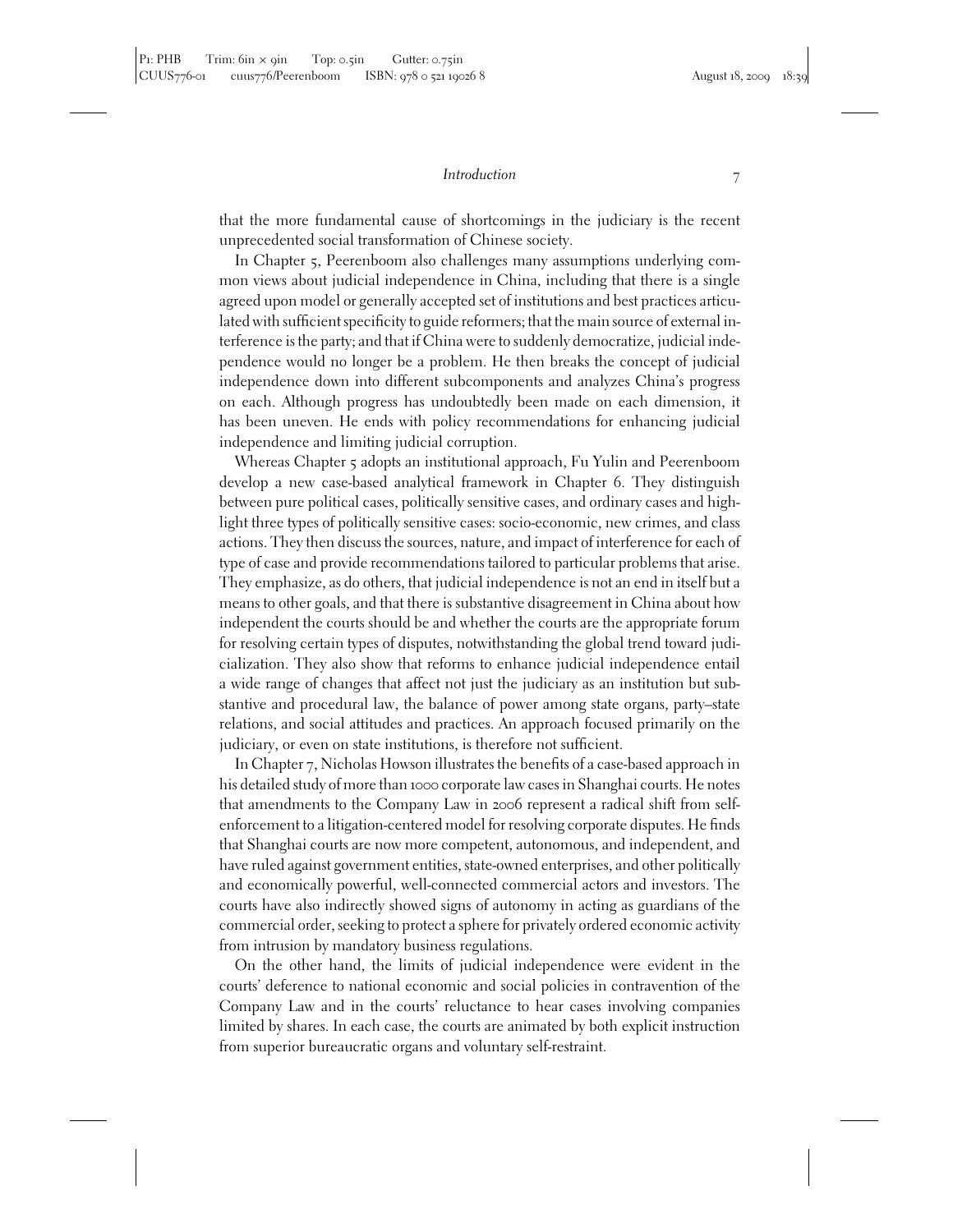There are a number of reasons for these externally and internally imposed limitations. Some reflect the limited experience of the courts with new types of claims; others reflect plaintiff and judicial deference to the China Securities Regulatory Commission and public prosecutor; still others reflect concerns for market and social stability. Scholars and commentators may disagree about the wisdom of moving slowly or refusing to hear certain cases for these reasons, at least for the moment. More worrisome from the standpoint of judicial independence and justice is the refusal to hear cases because of the superior political power of one of the parties. This concern should not be overstated. As Howson points out, Shanghai courts decided against politically powerful parties in all of the more than 200 opinions reviewed in full where there was a discernable political interest.

Whatever the reasons for the court's reluctance to hear certain types of corporate cases, Howson argues that the failure to apply the new provisions to public companies is "tragic" because the Company Law was amended in part to address corporate governance in such firms. He concludes by suggesting that the current approach of Shanghai courts may not be sustainable in the long run given the rapid rise of group plaintiff cases and popular anger against politically and economically privileged insiders.

In Chapter 8, Stephanie Balme provides the kind of thick description of the lived ´ reality of judges in rural courts advocated by others in this volume as the proper basis for a successful reform agenda. Various studies cited in this volume have demonstrated significant differences between rural and urban courts in terms of the level of professionalism of judges, judicial salaries and benefits, judicial corruption, the nature of cases, enforcement of court judgments, and citizens' willingness to litigate and satisfaction levels when they do. On the whole, the quality of judges and justice is much higher in urban courts than in rural courts. Drawing on years of fieldwork in basic level courts in remote Shaanxi and Gansu provinces, two of the poorest provinces in China, Balme finds that local judges are better trained and more professional than in the past, although technical competence remains an issue, with only half of the judges in lower courts in these two provinces having obtained college degrees in law. She also finds that despite assurances of de jure independence, judges lack de facto independence. Until recently, local courts have been funded by the local government, although the State Council announced in 2008 that funding was to be centralized. Although centralized funding may lead to significantly less local protectionism and more independence vis-à-vis local governments, it remains to be seen whether the funding will be adequate and make its way to basic courts. Moreover, local people's congresses and party organs still play a role in the appointment and promotion of judges.

Lack of adequate funding is not the only issue, however. Judges in basic level courts, particularly in rural areas, lack prestige and social status. They are often treated like other civil servants and assigned nonjudicial or quasi-judicial tasks such as political mobilization and legal education for the public. Under Hu Jintao's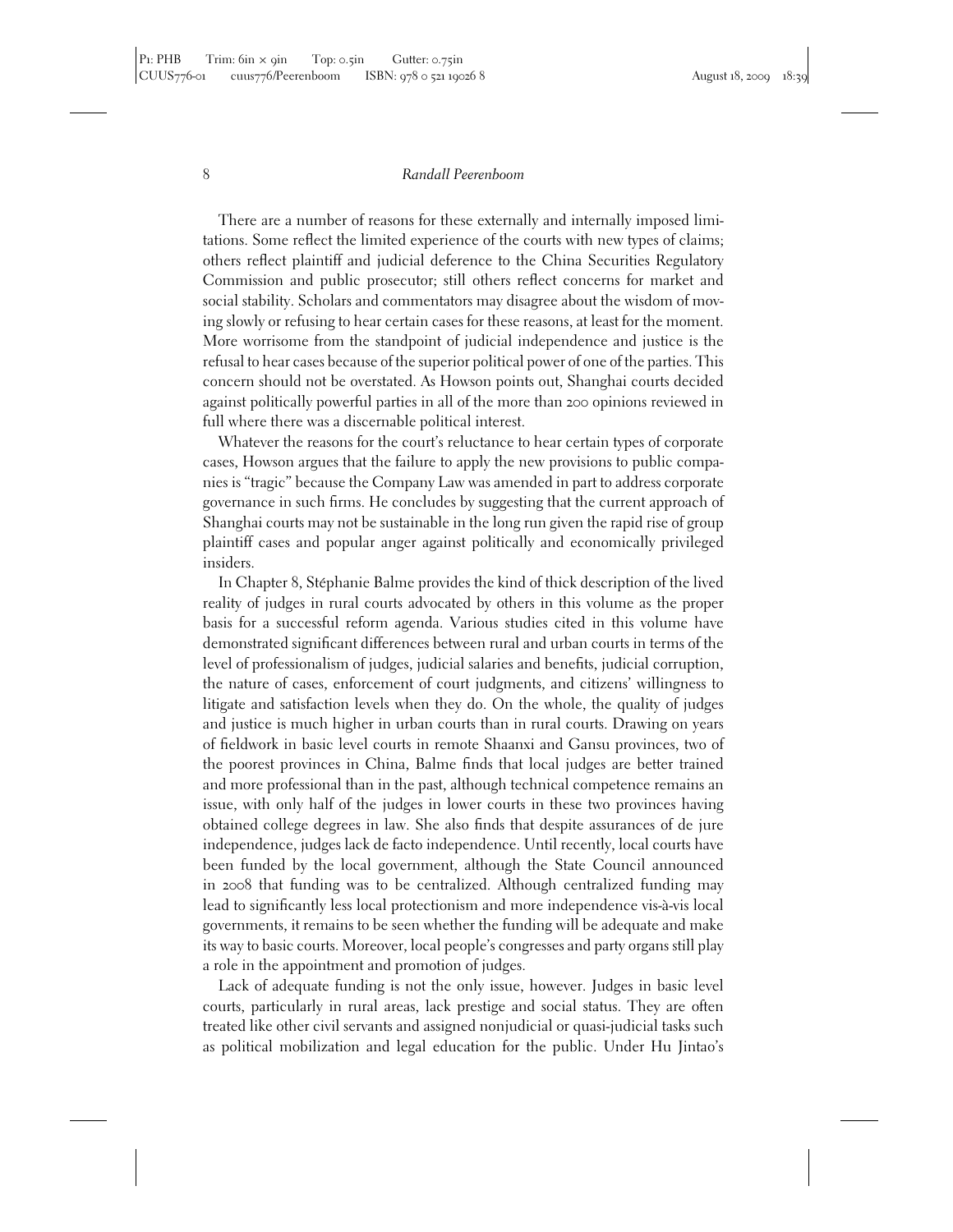leadership, the judiciary has been given the new roles of contributing to "social harmony" and, in light of the global economic crisis, of maintaining economic growth and social stability.

As Carlo Guarnieri points out in his chapter, judges are heavily influenced by their reference group. Yet rural judges in local courts are often isolated from professional networks and in some cases slighted by better trained and higher-paid judges in higher courts and urban areas. Thus, they may look to similarly situated judges or to local government and business elites. As Balme notes, like party and government officials, judges are somewhat more educated and better informed than the average villager. On the other hand, many judges are also similar in social background and economic status to the parties that appear before them in court. This close social proximity between judges and citizens may lead judges to be more sympathetic to the plight of weaker parties and thus to turn to alternative dispute resolution methods such as mediation, where judges enjoy greater discretion and exert greater control. Either way, the close relation to local elites or average citizens that characterizes the dense social network of local village life facilitates ex parte meetings and increases the likelihood of corruption. Nevertheless, Balme sees hope for the judiciary's future in the combination of top-down and bottom-up reform efforts aimed at enhancing the professionalism, financial security, and authority of judges in basic level courts, although fundamental changes that rely on forces beyond the judiciary's control will be necessary if China is to meet international standards for judicial independence.

In Chapter 9, Xin He focuses on a particular type of administrative case in rural areas involving "married out women" (MOW) – that is, women who leave their home village after they are married and are then denied economic benefits from their home village. He shows that lower courts in Guangdong province have effectively resisted pressure from party and government organs to solve these disputes, raising questions about the extent to which they are controlled by superior political powers. Citing legal barriers and enforcement difficulties, the courts resisted the global trend to judicialize these disputes, pushing them back to political and administrative channels. However, the courts then demonstrated their strategic sophistication by claiming the right to review the government's decisions in administrative litigation. In so doing, the courts retain an advantageous position in the power relationship with the governments. Moreover, as these cases inevitably leave some groups dissatisfied, the court can avoid public displeasure by forcing the government to make the decision. He concludes that Chinese courts are capable of deliberating about and transforming their situation by strategically interpreting the law and negotiating with superior powers. Consistent with findings in other chapters, he suggests that judicial independence in China is far more complicated than is often recognized and that judicial behavior cannot be adequately explained without thick descriptions of legal arguments, resource constraints, and strategic interpretations open to the courts in a particular context.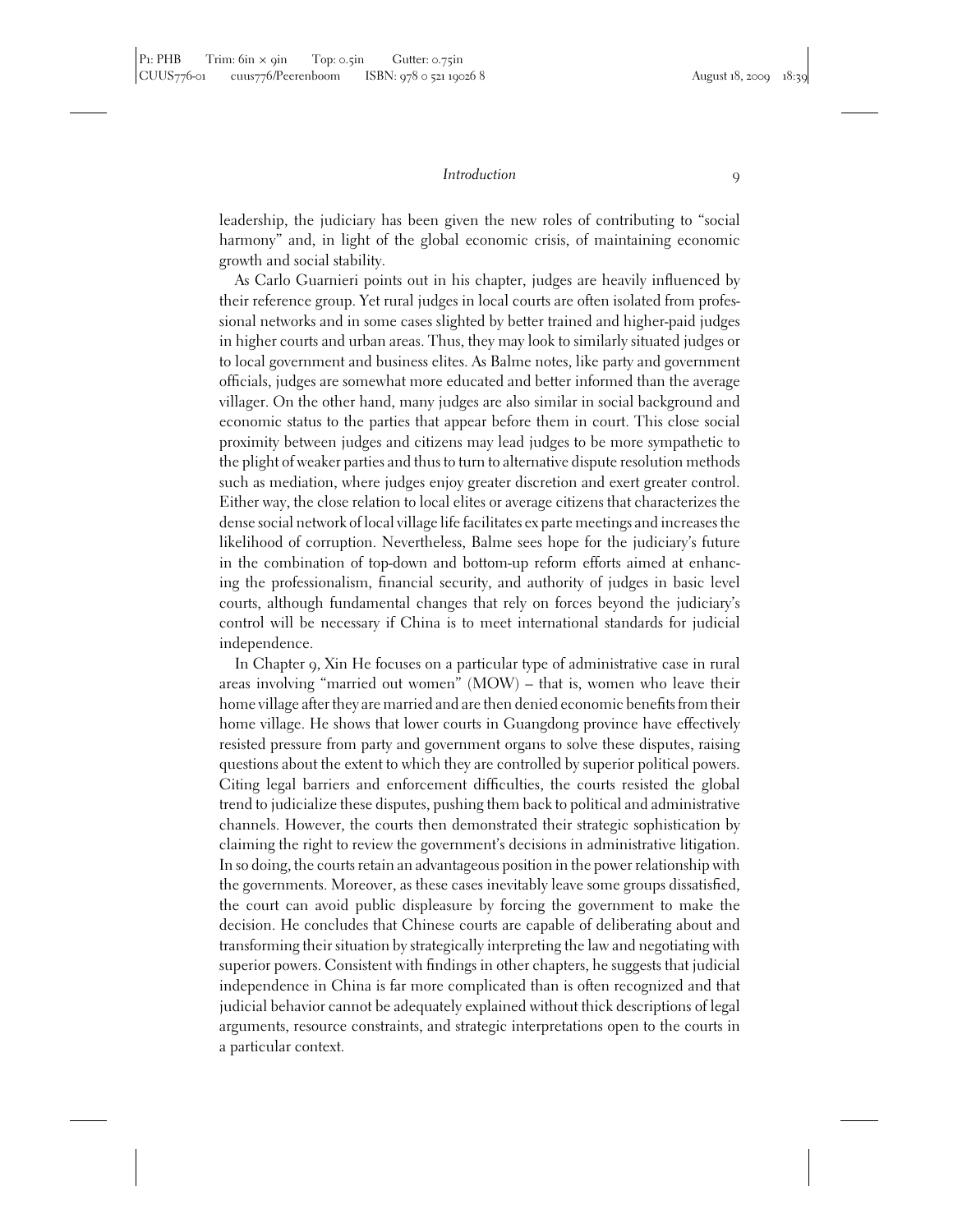As Henderson points out, and empirical studies confirm, most judiciaries in developing countries, whether democratic or authoritarian, suffer from judicial corruption. Judicial corruption undermines judicial independence directly in particular cases and indirectly in support for long-term reforms that grant judges more independence. Simply put, giving more independence and authority to corrupt or incompetent judges will not lead to more just outcomes.<sup>9</sup> Thus, another lesson learned is the need to sequence reforms in a way that balances judicial independence and judicial accountability.

In Chapter 10, Ling Li draws on an extensive data set of confirmed cases of judges sanctioned for corruption over a ten-year period to develop a new analytical framework for judicial corruption. She distinguishes between corruption at different stages (case acceptance, adjudication phase, and enforcement); forms of corruption (physical abuse, theft and embezzlement, bribery or influence-peddling); levels of, and divisions within, courts; and rank of judges. Among her key findings are that corruption is most likely in civil (especially commercial) cases, followed by criminal cases, and rare in administrative cases. Corruption is most common during the adjudication phase, followed by enforcement, and relatively rare during the case acceptance phase. By far the most common type of corruption is bribery and influence-peddling. Physical abuse of parties is rare and largely confined to lower level courts. Although higher court judges did engage in corruption, there were few cases where the corruption resulted in a gross miscarriage of justice reflected in a judgment clearly at odds with the law. Rather, corrupt court presidents were most likely to be guilty of taking kickbacks on construction projects to build new courthouses or of accepting bribes from subordinates seeking promotions.

The next chapter, by Minxin Pei, Guoyan Zhang, Fei Pei, and Lixin Chen, fills in the picture presented by Ling Li by providing a detailed survey of commercial and property cases in Shanghai courts involving both private and corporate parties. The survey sheds light on when parties choose to litigate, the pretrial and trial processes, the extent and sources of outside influence on the courts, and people's attitudes and satisfaction levels, including their perceptions of corruption and the role of lawyers in resolving disputes. The study demonstrates that the judiciary has become more professional, at least in major urban areas, and that parties generally view the litigation process favorably. This confirms results found in several other surveys.<sup>10</sup>

Nevertheless, the courts are subject to considerable outside influence in civil cases, most notably from the parties themselves. Corporate parties are more likely than private parties to seek to influence judges, usually through gift-giving and dinners. This is not because private parties are loath to engage in such behavior, but because they do not know how to go about it. Corporate parties are more likely to hire lawyers

<sup>9</sup> Transparency International, "Global Corruption Report: Corruption and Judicial System," (2007) http://www.transparency.org/publications/gcr/download\_gcr#download. <sup>10</sup> See Chapter <sup>6</sup> and the cites therein.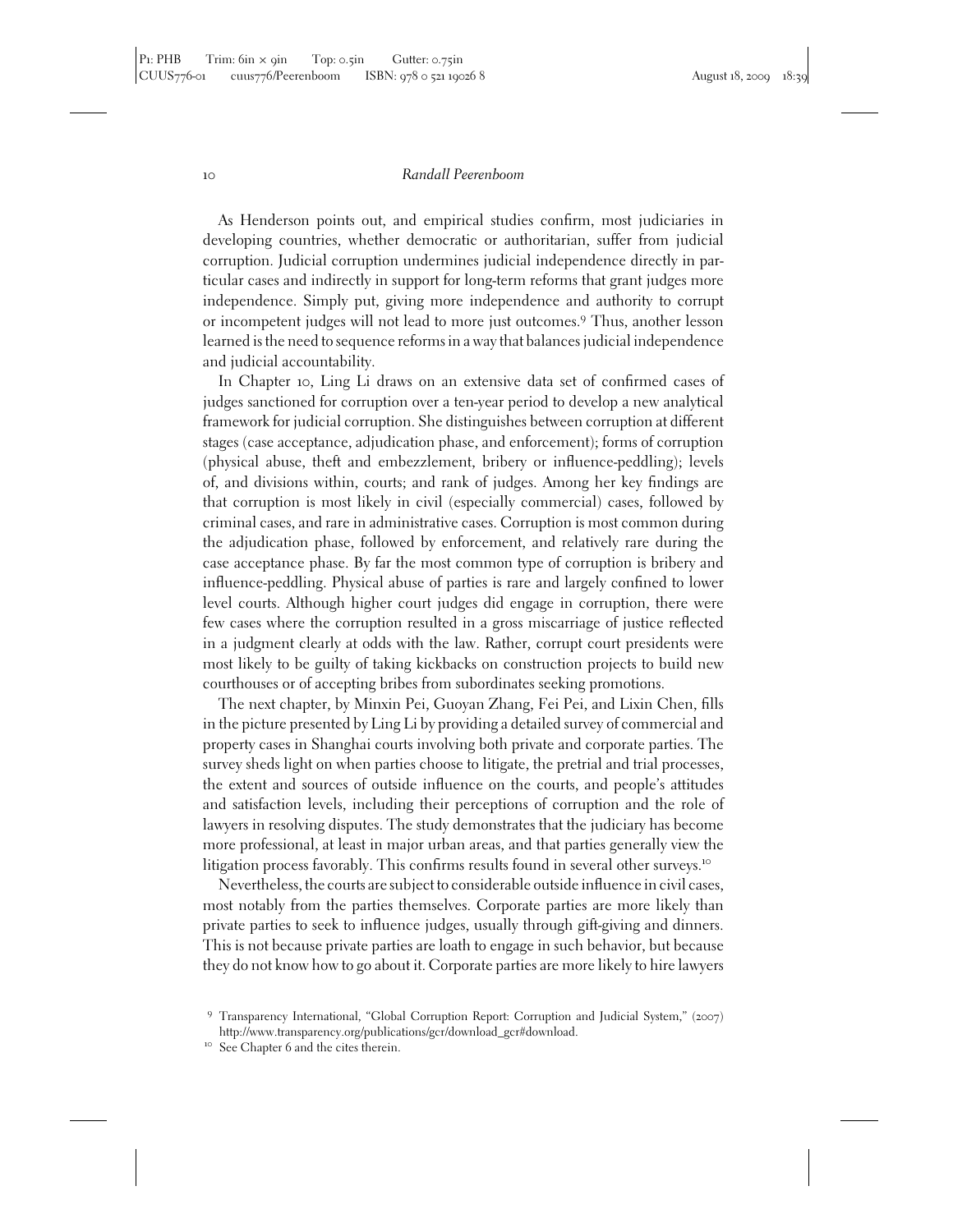or to be part of a social network that includes people on friendly terms with judges. In contrast, private parties rarely hire lawyers and, in urban areas, are generally not part of the same social and professional circles as judges. The importance of banquets and gift-giving in Chinese culture presents many opportunities for direct or indirect contact between company managers, lawyers, and judges. Much of the dining and gift-giving is part of longstanding social practices that occur among friends even when they have no cases pending rather than the explicit quid pro quo type where parties meet with a judge hearing a pending case to influence the outcome by offering gifts or other incentives.

Although the impact of such behavior is difficult to measure, the winning parties, whether corporate or private, generally believe that they won based on the merits of their case – the law and the facts – rather than because of corruption. On the other hand, a significant number of losing parties believe they lost because of outside influence. Interestingly, a much higher percentage of private parties thought they lost because of influence from the other side, even though in fact private parties were much less likely to engage in corrupt practices. Private parties may not have a good understanding of the law, and generally they do not hire lawyers. Accordingly, they may overestimate their chances of succeeding in court. Conversely, corporate clients are more likely to be repeat players and to have lawyers. Therefore, they are more likely to have a more accurate idea of their chances. In any event, the perception that judges are influenced by the other party, even if inaccurate, undermines public trust in the judiciary, particularly among private parties.

The volume ends by stepping back and situating China's progress within a broader comparative perspective. In Chapter 12, Carlo Guarnieri considers and applies the experiences of legal systems in authoritarian Europe to China. He emphasizes that judicial behavior depends on a judge's education and reference group(s). In democracies with a hierarchical civil law system, the reference group tends to lie within the judiciary, with judges looking to more senior judges, whereas in common law systems, judges tend to look outside the judiciary to the legal profession. In totalitarian regimes, judges mirror the views of the ruling regime. The situation is more complex in authoritarian regimes such as China where courts enjoy some independence and political power is less concentrated. Authoritarian regimes in Europe and elsewhere established separate military or national security courts or relied on police and security forces rather than the judiciary to deal with political challenges while permitting the regular courts to act autonomously in other areas, such as commercial law. As a result, judges could develop a professional identity, and the judiciary was poised to assume a larger role, including impartial resolution of politically sensitive cases, when political restraints were removed. This usually occurred after democratization.

Despite the different historical context, Guarnieri suggests that some lessons of legal system development in Europe also apply to China. He notes that political influence in the appointment process, together with external and internal restraints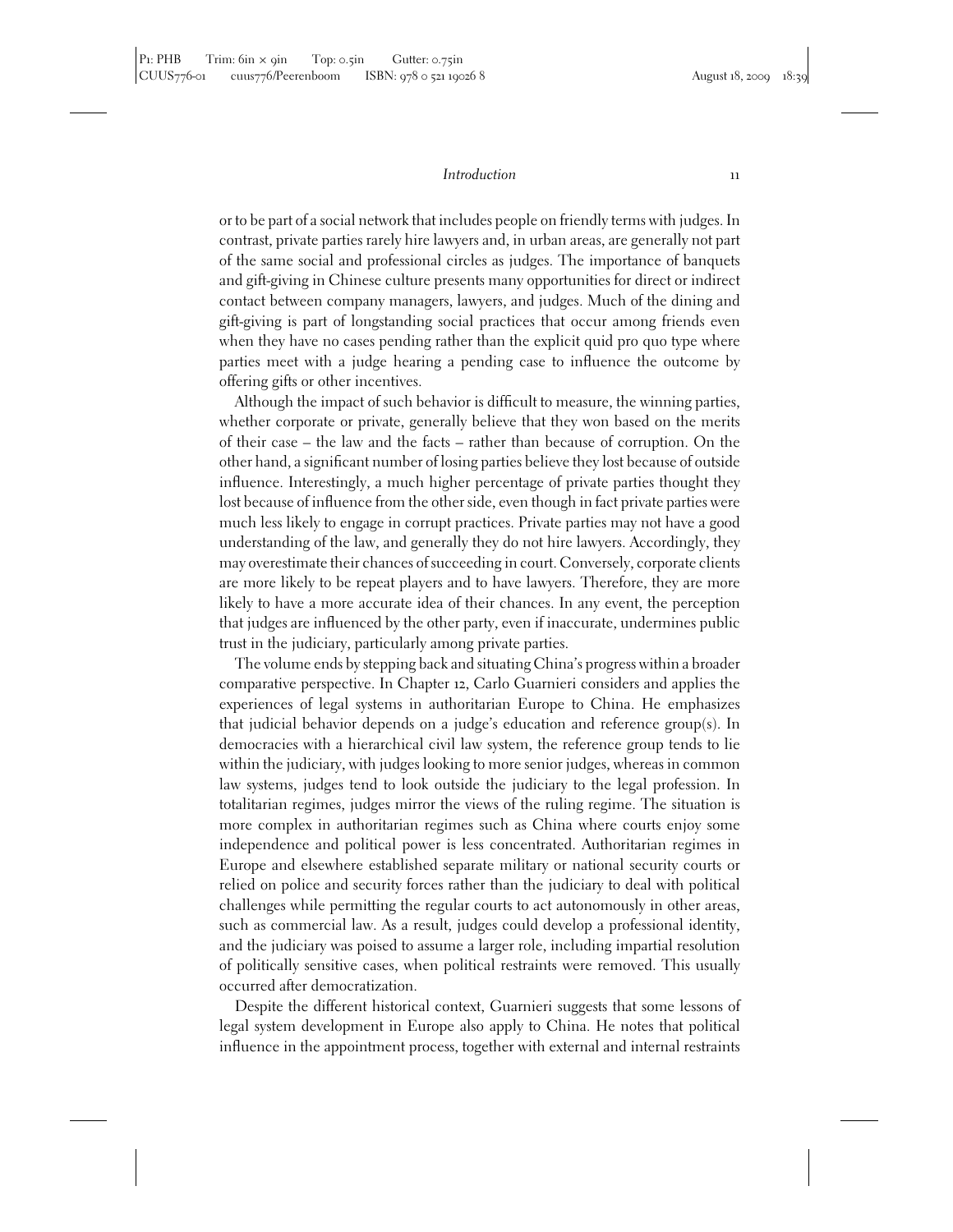on judges, provide the necessary political assurance to the ruling regime that the courts may be trusted to handle certain cases and areas of law independently. He also notes a centralized judiciary that promotes judges largely based on merit would serve the central government's interest in controlling local officials. In the end, he believes it is possible for China to develop a professional judiciary with a reasonable degree of independence in some areas. The result would be a "thin" version of the rule of law and a situation similar to what prevailed in most European states before the middle of the twentieth century. He cites Singapore to show that the political–legal system need not evolve into a thick liberal democratic rule of law, although the experiences of Taiwan, South Korea, and Japan indicate that something similar is possible.

In the final chapter, Tom Ginsburg picks up where Guarnieri left off, locating China's legal development within the context of other Northeast Asian states. As he notes, Japan, Taiwan, and South Korea also featured a form of legal system that, by conventional measures, was fairly independent but not politicized. As in other authoritarian regimes, courts were able to act independently but within a limited range. In particular, the courts handled commercial cases in a fair and independent way but played a limited role in deciding politically sensitive issues. Based on the trajectory of these countries, Ginsburg suggests that Chinese courts could achieve a reasonable degree of independence if the judiciary were structured roughly along Japanese lines: the judiciary is reasonably independent but not politicized; judges do not regularly challenge political authorities; and the judiciary is hierarchically organized, with strong internal controls and a sense of corporate identity among the judges. Even this level of independence would require significant changes, including higher status for judges; a rigorous meritocratic selection process and higher pay so that the best and brightest become judges rather than lawyers; and more independence from local government, including centralization of funding (as recently announced by the State Council).

### key issues and findings

## *From Substance to Process*

The lackluster results of efforts to promote rule of law based on the prescription of international best practices suggests that it is time to adopt a new approach that focuses less on substantive content and more on methodological issues and the processes of legal reform and development, including in the historical and sociopolitical context. As several authors noted, there is a need for a more empirical, less ideological approach to assessing legal reforms in general and issues such as judicial independence or the role of the party in the judiciary in particular.

The many attempts to create independent judiciaries around the globe have demonstrated that the process is holistic, involving interrelated changes in the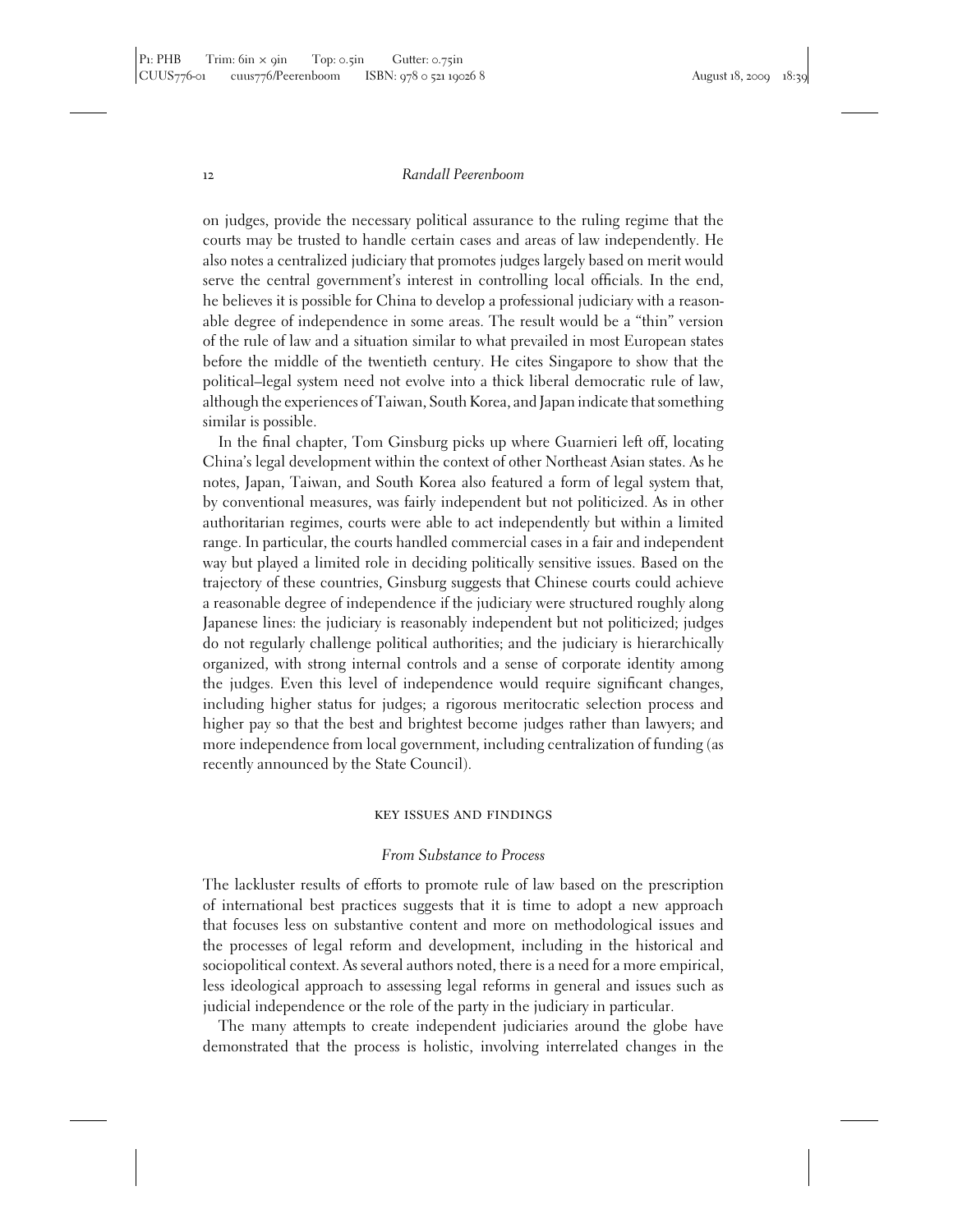social, economic, political, and legal spheres and crossing academic disciplines and administrative jurisdictions. Given the lack of resources to solve all problems at once, legal reforms must be prioritized and sequenced. This is one of the most difficult challenges for developing countries.<sup>11</sup>

An IFES/USAID report highlights the many problems confronting judiciaries in developing countries: the citizenry has rising expectations; courts are often asked to handle controversial cases involving social and economic rights; there is generally a rise in crime, including complicated white collar and cross-border crime, as a country moves to a market economy and urbanizes; corruption is often a problem; and the relationship of the courts to other organs of state power is in flux. The report concludes: "It would be unrealistic to think that the judiciaries can carry the full burden for resolving these complex problems."<sup>12</sup>

China is confronting many of these issues. Yet China is relatively fortunate. Given its huge population and the strength of its tertiary schools, there are many extremely intelligent and qualified people in key institutions responsible for identifying problems and devising solutions. Moreover, China is a major economic force despite its low per capita income, and, as a member of the Security Council with nuclear weapons, a major geopolitical player. Accordingly, foreign governments and international development agencies have been eager to advise China. To its credit, China has followed the methodology recommended by IFES. Before undertaking any significant reform, the government conducts extensive comparative research, carries out empirical research, consults with a wide variety of stakeholders including academics and representatives from the main interest groups affected by reforms, increasingly invites public comment on major laws and pieces of public regulation, and establishes pilot programs to test results before scaling them up nationally.

To be sure, China's size also makes it difficult to implement reforms. Implementation requires qualified people at every level, in every position. In contrast, a small city-state such as Singapore will have a smaller talent pool to draw on to devise policies and reforms but will need fewer people to carry out state policies. In the end, each country must find its own way to success.

### *Judicial Independence and its Limits*

As Ginsburg notes, politicians have many tools with which they can send signals to the judiciary: they can influence the appointment and promotion processes to

<sup>&</sup>lt;sup>11</sup> Sequencing, in particular prioritizing legal reforms aimed at strengthening rule of law before democratization, has recently come under attack. See, e.g., Thomas Carothers, "How Democracies Emerge: The 'Sequencing' Fallacy," (Jan. 2007). For a contrary view on that issue as well as a discussion of other sequencing issues, see Randall Peerenboom, "The East Asian Model and the Sequencing Debate: Lessons from China and Vietnam," in John Gillespie and Albert Chen eds., *Authoritarian Development: China and Vietnam Compared* (forthcoming Routledge). <sup>12</sup> IFES/USAID, "Guidance for Promoting Judicial Independence and Impartiality," (2002), p. <sup>6</sup>,

http://www.usaid.gov/our\_work/democracy\_and\_governance/publications/pdfs/pnacm007.pdf.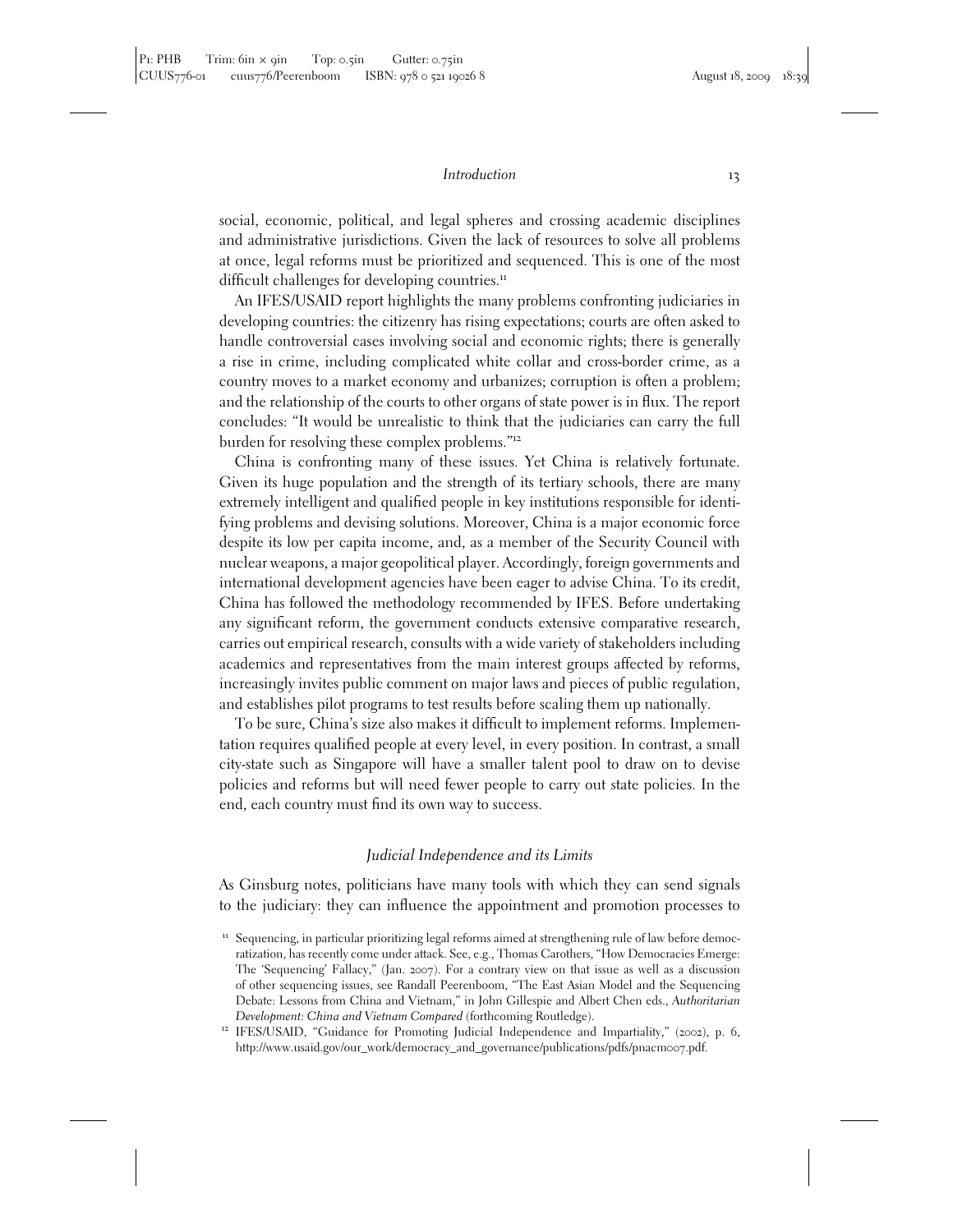ensure loyalty; punish, terminate, or transfer to remote locations judges who do not decide cases as desired; overrule unfavorable decisions via subsequent legislation; and bypass regular courts by establishing military or security courts.

In China, the party retains veto power in the appointment and promotion process, although it rarely appears to use it. Judges are also not often sanctioned and dismissed, and when they are it is generally for legitimate reasons such as negligence or corruption. There are few reports of judges dismissed for political reasons. Interestingly, China has not followed other authoritarian regimes in establishing separate courts to handle politically charged cases. The ordinary courts hear all cases, although there is a separate system of administrative detention intended for "minor" offenses that do not rise to the level of a crime, which has been used against Falun Gong adherents among others, as well as some use and seeming abuse of psychiatric centers and "black prisons" to detain "troublemakers" such as people who repeatedly petition higher authorities for relief.

More important are various laws and regulations that constrain access to justice and incapacitate judicial support networks. For instance, parties are required to exhaust administrative remedies in certain cases, although the general rule allows parties to pursue their claims either administratively or in court. However, the Administrative Litigation Law does not allow citizens to challenge abstract acts (i.e., generally applicable rules). Rather, they may only challenge specific acts or government decisions, and even then not those that involve civil and political rights. Standing rules are also relatively stringent: parties need to be directly affected by the government decision, thus precluding the possibility of citizens or NGOs to act as private attorneys general. NGOs and civil society are also subject to various registration requirements and generally applicable time, place, and manner restrictions on public protests that give the authorities wide discretion to veto requests to demonstrate. Despite the recent passage of regulations to increase access to government information, the prevailing mindset of some government entities still appears to be to make information public on a need-to-know-only basis rather than the more common assumption in Western liberal democracies that all information should be readily available subject to specific limits. Although Chinese laws permit collective suits, and the number of such suits has increased dramatically in recent years, authorities have also noted with concern the tendency of some of these cases to lead to public demonstrations. Accordingly, local governments and the judiciary have taken steps to ensure that such cases do not undermine social stability. Perhaps most significantly, there is still no dedicated constitutional court or review body. Thus citizens' ability to raise constitutional challenges remains limited.

In light of these and other measures described in the chapters that follow, the ruling party has felt secure enough to turn to the courts for disposition of an increasingly wide range of controversial cases, in keeping with other studies that have found that entrenched regimes with long time horizons are more likely to turn over core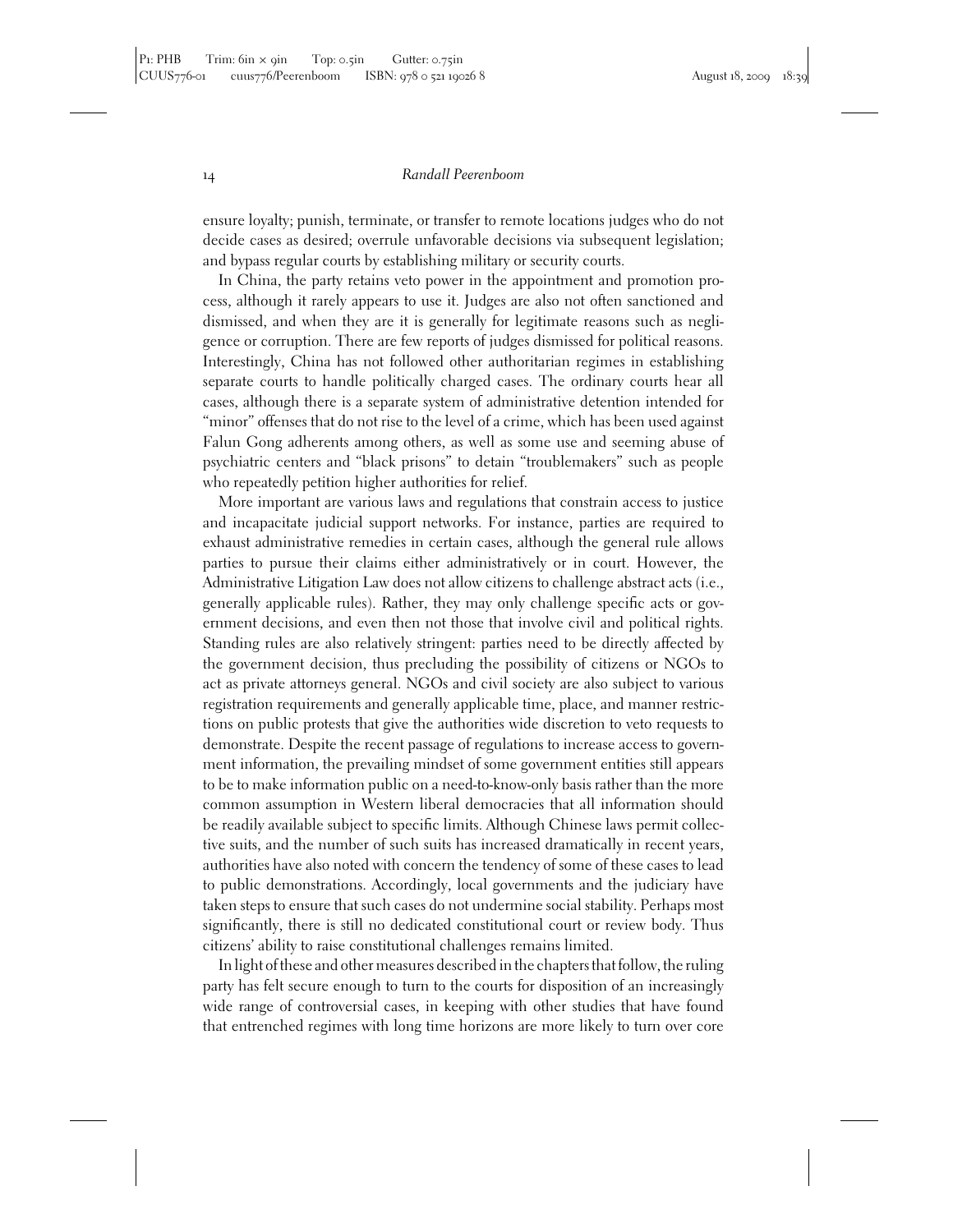governance functions to courts. For various reasons, the range of cases has waxed and waned over time. The years immediately following the Tiananmen incident in 1989 represented the nadir. However, as China grew economically and the ruling party gained in confidence, the courts enjoyed greater independence and authority over a wider range of issues. More recently, the rapid rise in mass demonstrations, coupled with severe social disruptions resulting from the global economic crisis, have led to greater political influence over cases deemed threatening to economic and social stability.

To be sure, judges have not been passive actors in the unfolding drama. The judiciary, like any other political actor, has responded strategically to pursue its institutional interests, gain a greater share of scare resources, and increase the status, authority, and independence of judges.

In so doing, they have adopted strategies employed by courts in other countries. Courts in authoritarian states in particular must take care not to challenge the regime on key issues that threaten the regime's authority to rule. Thus one strategy is to exercise self-restraint, as evident in certain types of corporate cases and even more clearly in high-profile cases involving political dissidents.

Courts in China have also adopted the time-tested strategy of deferring to other branches on the substantive issue while enhancing their authority by claiming jurisdiction to decide such cases. Similarly courts have deferred on the substantive issue while imposing procedural restrictions. For instance, courts have quashed government decisions where the agency has failed to provide an adequate record for the decision. This is a far cry from the allegedly "hard look" review of U.S. courts, as government agencies can readily rectify the error by providing the grounds on which their decision was based. Nevertheless, it shows a more aggressive judiciary willing to push administrative agencies.

Still another strategy is to seek public support. Again, the Married Out Women (MOW) cases are illustrative in that the courts shifted many of the hardest decisions to others. More generally, the courts have resisted the pressure to judicialize what are at bottom socioeconomic disputes arising out of the lack of an adequate welfare system, including unemployment insurance for employees laid off in the wake of company closings resulting from the global recession. The move to mediate disputes is also in part an attempt of the judiciary to enhance its legitimacy by responding to the needs of citizens, many of whom, particularly in rural areas, want decisions that reflect local customs and norms rather than the formal central laws promulgated by national legislators in far off Beijing. The increasingly popular practice of senior judges meeting with parties in potentially incendiary large collective suits to explain legal issues is another example.

It is true that courts may go too far in courting public opinion. In the Philippines, for instance, the desire of the courts to please the public has led to an outcomeoriented jurisprudence, "as if the courts were in a perpetual popularity contest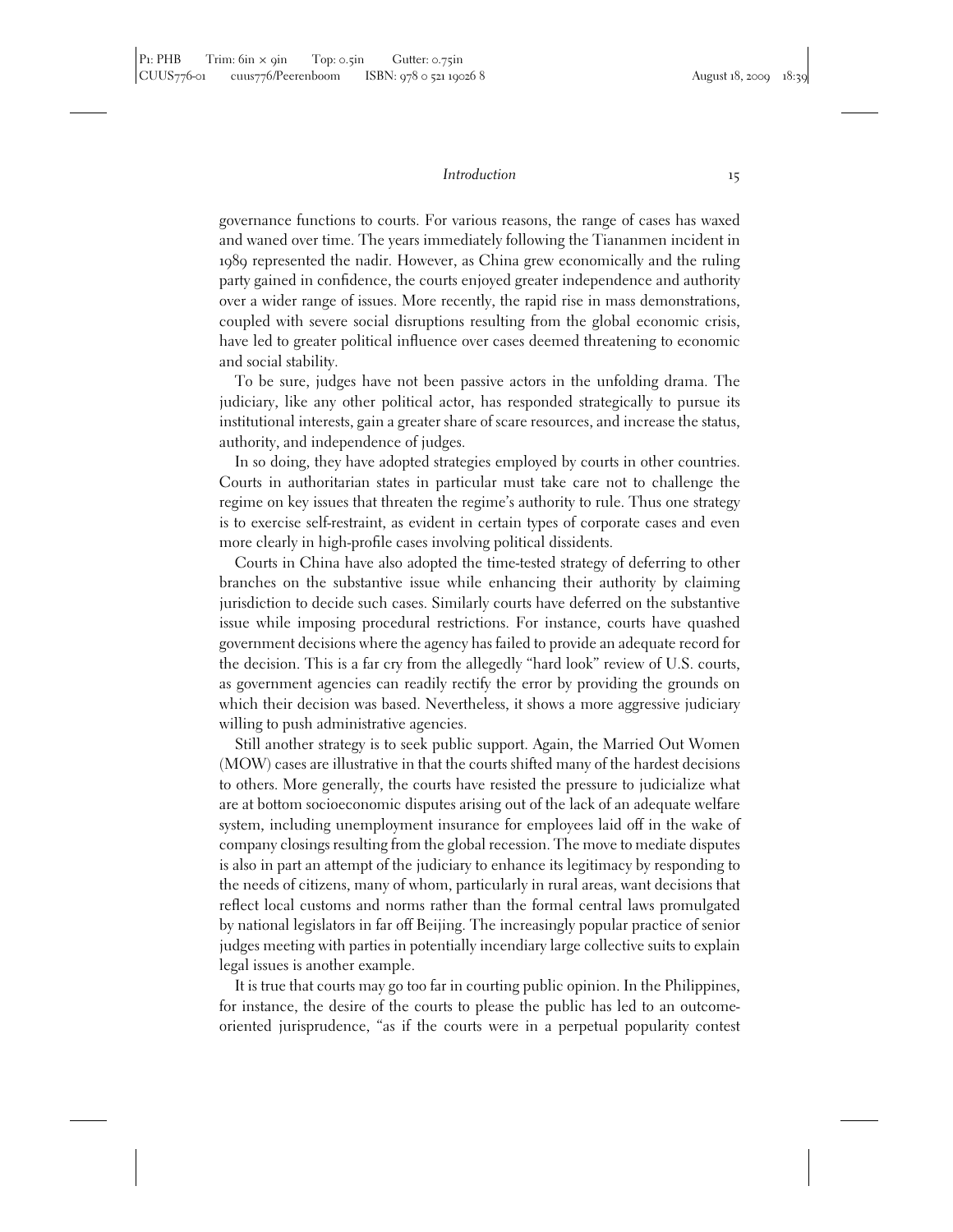refereed by polling groups and single-interest lobbies, all of them oblivious to the professional demands of the legal craftsman."<sup>13</sup> Although Guarnieri's chapter suggests that judges in China are more likely to look to the party and government as their main referent group, some studies have suggested that courts are increasingly influenced by public opinion.<sup>14</sup>

As the experiences of other authoritarian regimes in Europe and particularly East Asia show, there is considerable scope for a further expansion and deepening of judicial independence and authority in China within the current political structure. However, as those countries also demonstrate, there are likely to be limits to what the ruling party will tolerate. Ultimately, judicial independence in its most robust form seems possible only within democracies, and even then it is difficult to achieve and maintain.

The poor performance of third-wave democracies combined with the success of China has led to hyperbolic portrayals of a new Cold War between democratic and authoritarian regimes.<sup>15</sup> China leaders have been abundantly clear that they want to develop their own variant of rule of law. More fundamentally, China's experience of markets without democracy merits attention. But portraying differences over the best path for development as a geopolitical struggle over ideology is fundamentally inaccurate. The end goal of the development process for most people in China, as in Russia, Vietnam, and around the world, remains democracy, albeit not necessarily the particular forms of liberal democracy found in Euro-America.

## *Economic Growth*

China is often considered an exception to the general rule that economic growth requires rule of law and an independent judiciary capable of enforcing property rights. However, the general rule appears to be more dogma than fact. First, judicial independence is hard to measure, and the correlations with economic growth, human rights protection, and other social goods weaker than assumed (see Chapter 5). Second, investors face many risks; legal risk is only one of them and not always high on the list. Some studies show that foreign investors either ignore or place little weight on legal risks.<sup>16</sup> Third, the emphasis on judicial enforcement of property rights

<sup>13</sup> Raul Pangalangan, *The Philippine "People Power" Constitution, Rule of Law, and the Limits of Liberal Constitutionalism*, in Randall Peerenboom ed., *Asian Discourses of Rule of Law* (London: Routledge, <sup>2006</sup>), p. <sup>379</sup>. <sup>14</sup> Benjamin Liebman, "A Populist Threat to Chinese Courts," in Mary Gallagher et al. eds. *Chinese*

*Justice: Civil Dispute Resolution in Contemporary China* (forthcoming Harvard University Press). <sup>15</sup> See Robert Kagan, *The Return of History and the End of Dreams* (New York: Alfred A. Knopf, <sup>2008</sup>).

On the problems of third-wave democracies, see Thomas Carothers, *Critical Mission: Essays on Democracy Promotion* (Washington D.C.: Carnegie Endowment for International Peace, 2004); Larry

Diamond, *The Spirit of Democracy* (New York: Henry Hold and Company, <sup>2008</sup>). <sup>16</sup> Amanda Perry, "An ideal System for Attracting Foreign Direct Investment? Some Theory and Reality," *American University International Law Review* vol. 15, p. 1627 (2000).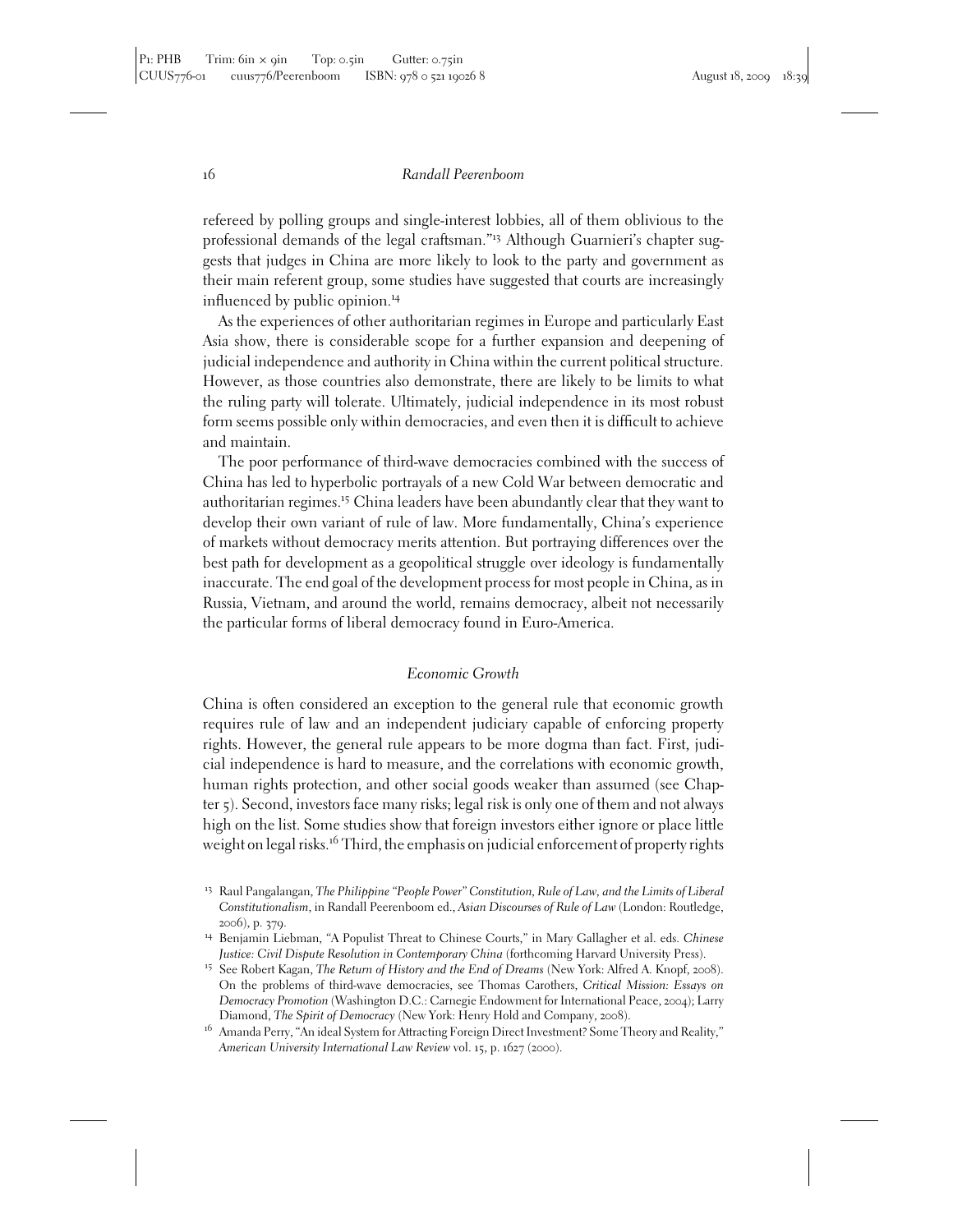is much too narrow. Much more important to investors is quality of the business environment. For instance, since 1999, foreign investors in China have cited as the four biggest challenges for doing business in China lack of transparency (major challenge for 41 percent of respondents), inconsistent regulatory interpretation (37 percent), unclear regulations (34 percent), and excessive bureaucracy (31 percent), followed by human resource constraints (29 percent) and intellectual property infringements (26 percent). Notable for their absence are lack of judicial independence, inability to enforce property rights and corruption, judicial or otherwise.<sup>17</sup> Perhaps even more significant, for all of the complaints, 83 percent of respondents in a U.S.–China Business Council survey were profitable, with two-thirds enjoying profitability rates that meet or exceeded their company's global rate, over 90 percent of respondents from both surveys are bullish about their companies' future in China.<sup>18</sup>

In fact, China has made significant progress in building institutions and improving the business environment. China ranked 34th of 131 countries in the 2007–2008 World Economic Forum's Global Competitiveness Index, and 57th of 127 countries on the Business Competitiveness Index.<sup>19</sup> In 2008, the World Bank ranked China 92nd of 178 countries for doing business overall.<sup>20</sup> Reflecting the considerable investment in institutions, China now outperforms the average in its income class on World Bank's indexes for government effectiveness, regulatory quality, and rule of law.

In any event, the view that Chinese courts do not adequately protect property rights is overstated and in need of qualification. The surveys of courts reported in this volume demonstrate that judges are more competent and professional than in the past, and that parties are reasonably happy with the courts, with most parties obtaining results in line with their expectations despite problems in particular types of cases and attempts by the parties to influence the outcome in some cases.

More fundamentally, the government has adopted an approach that seeks to promote economic development while protecting social stability by issuing policy guidance to the courts, restricting some types of commercial lawsuits while encouraging others, and providing administrative and political remedies and nonjudicial

- <sup>18</sup> U.S.–China Business Council, "'US Companies' China Outlook: Continuing Optimism Tempered by Operating Challenges, Protectionist Threats," October 4, 2007, http://www.uschina.org/public/
- documents/2007/10/uscbc-member-survey-20. <sup>19</sup> The index is based on twelve pillars: institutions, infrastructure, macro economy, health and primary education, higher education and training, goods market efficiency, technological readiness, labor market efficiency, financial market sophistication, innovation, market size, business sophistication,
- and innovation. <sup>20</sup> China fared better on some indicators than others, including enforcing contracts (20), registering property (28), trading across borders (31), closing a business (76), and protecting investors (86). Problem areas include the time and difficulty to start a business (128), dealing with licenses (175), and the amount and administrative burden of paying taxes (173).

<sup>17</sup> See American Chamber of Commerce, "The Business Climate for US Firms in China" (2007), at http://www.amcham-china.org.cn/amcham/show/content.php?Id=2361&menuid=&submid=&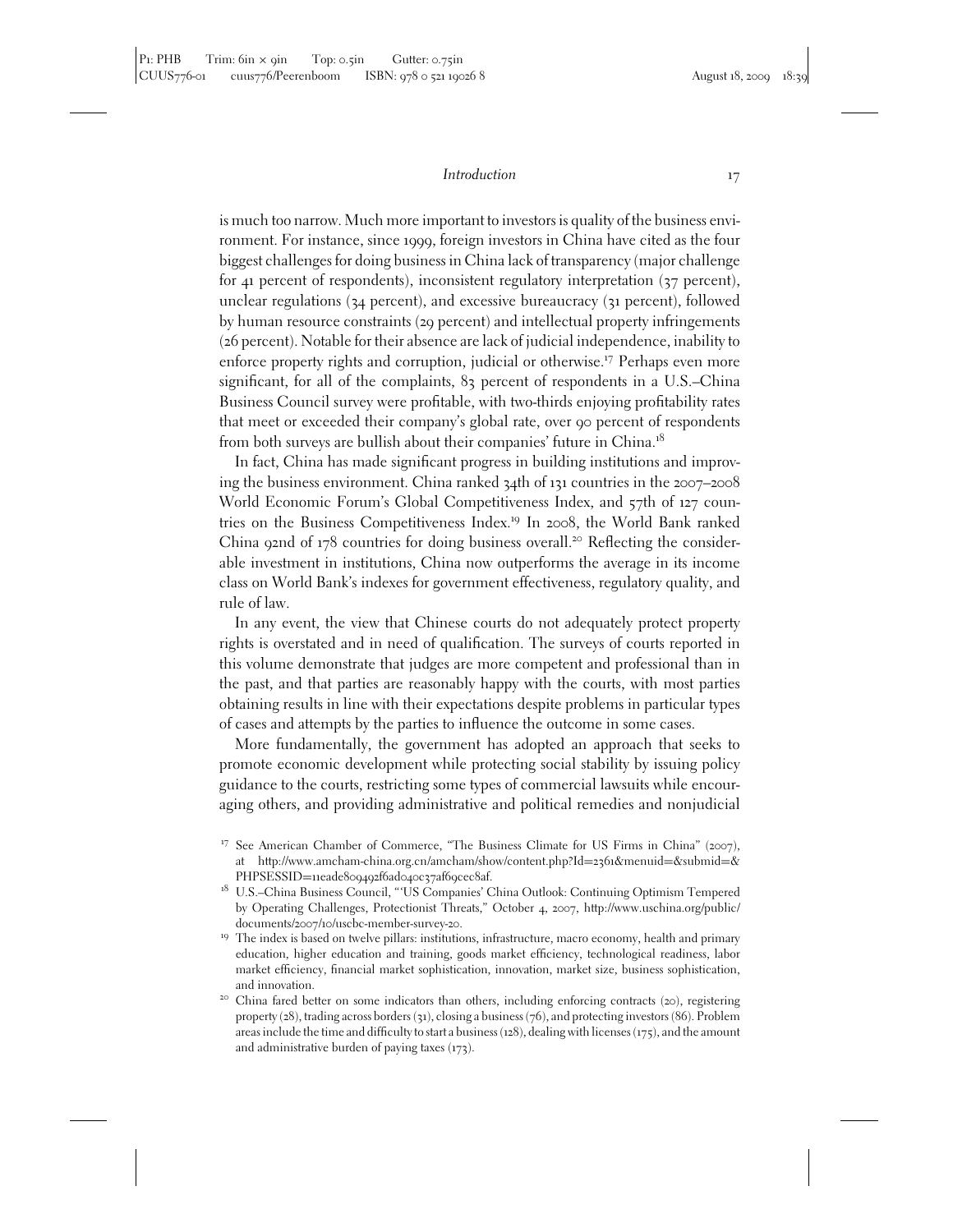relief to parties in bankruptcy cases, mass tort cases like the melamine milk scandal, and other politically sensitive cases with a major economic impact. Whether the overall impact of this approach on economic growth and GDP is positive is simply not clear. It is possible that more efficient, impartial, and independent courts might lead to higher growth rates, perhaps at a cost to social stability and equity. But at this point, the government clearly has decided that how to balance these objectives is a political decision to be made by political organs rather than judges.

## *Judicial Independence, Corruption, and Good Governance*

If judicial corruption is difficult to measure, the impact of corruption on the outcome of cases is often even more difficult to determine. Generally, the public overestimates the amount of judicial corruption and the impact on the outcome of cases. Overall, China appears to do somewhat better than the average in its income class in restraining judicial corruption.<sup>21</sup> However, reliability of the data is suspect, particularly given the discrepancies between local and national data pointed out by Ling Li in this volume.

Courts themselves are not likely to emerge as significant institutions in the battle against government corruption. Most cases are handled through party discipline committees and the nonjudicial party detention system (*shuanggui*). It is unlikely in an effectively single-party authoritarian state that courts would be able to independently handle cases against senior government officials who are ultimately appointed and responsible to the ruling party. Within East Asia, Hong Kong and Singapore are famous for their reliance on anticorruption commissions that were granted wide powers and effectively insulated from judicial challenges. Yet a recent Organisation for Economic Development and Co-operation (OECD) study found that although the number of anticorruption institutions worldwide is growing, there is no strong evidence that they help reduce corruption, and there are more failures than successes.<sup>22</sup>

# whither china? recent debates over the role of the judiciary and the way forward

There has been considerable debate in recent years over the proper role of the judiciary in China, especially since the appointment of Wang Shengjun to replace Xiao Yang as head of the Supreme People's Court (SPC). Taking note of the Color Revolutions in the former Soviet republics where foreign governments supported

<sup>21</sup> See Dali Yang, *Remaking the Chinese Leviathan: Market Transition and the Politics of Governance in China* (Stanford: Stanford University Press, 2004), pp. 254–257.<br><sup>22</sup> Organisation for Economic Co-operation and Development, "Specialised anti-corruption institu-

tions – review of models," (2007), http://www.eldis.org/cf/rdr/?doc=38569&em=061108&sub=gov.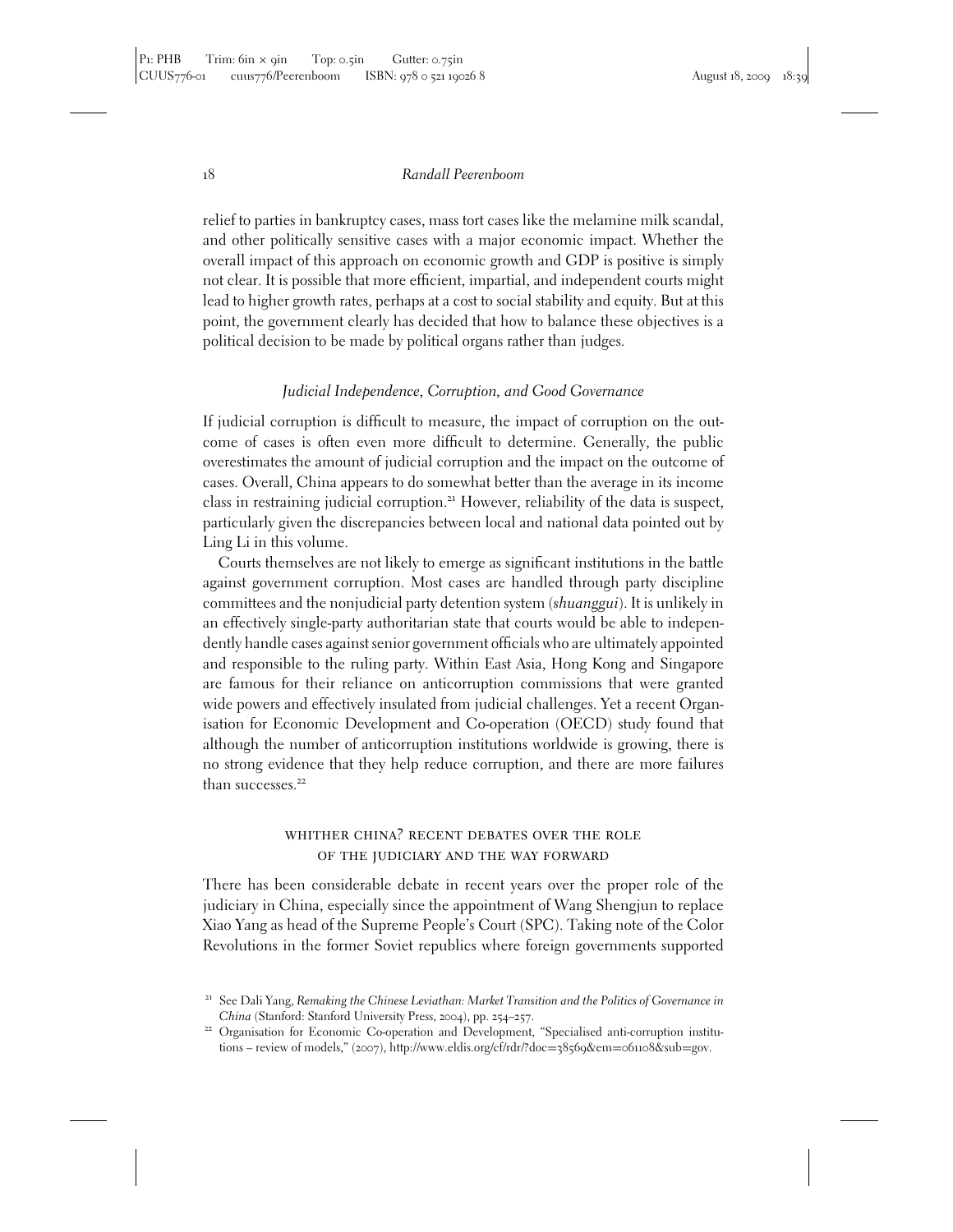international and domestic NGOs that used the courts to push for democratization and political reforms, party leaders have expressed concern that foreign parties may use legal institutions to undermine party power. As a result, they have insisted that Chinese courts not simply mimic courts in Western liberal democracies. These announcements have been coupled with an ongoing effort to shore up loyalty in the courts, procuracy, and public security institutions.

At the same time, the Politburo has reconfirmed its commitment to rule of law, Hu Jintao emphasized in a major speech to mark the thirtieth anniversary of opening and reforms that the only way forward is to deepen reforms, and senior leaders within and outside the judiciary have repeatedly called for changes that would increase the competence, independence, and authority of the courts.

The appointments of Wang Shengjun and Cao Jianmin as head of the Supreme People's Procuracy reflect these seemingly inconsistent trends. Critics have noted that in comparison to the more extensive legal and academically qualified background of Xiao Yang, Wang's background is much more that of a "political–legal cadre." Many commentators have interpreted this as a conservative appointment likely to lead to more party control of the judiciary and more restraints on judicial independence.

But what is needed from the SPC president varies over time. Xiao Yang was arguably better for the previous decade because China was still a low-income country and the judiciary was weak and being rebuilt. The basic task was institution building to increase the overall capacity of judges and courts and to increase efficiency.

As countries enter the middle-income stage, political economy issues become more important. What will the role of the judiciary be in policy making? Over what types of cases will courts exercise jurisdiction? On what basis will judges decide them? What will the judiciary's relations be with other political organs? Will the procuracy and people's congress continue to review final court decisions? Will the court be able to determine its own budget? How much say will the judiciary have in promotions and appointments?What will the role of the court be vis-a-vis party organs ` and the Political–legal committee? These are the issues the courts are confronting now. They require someone who understands how the various organs relate and who has the trust of the various players and the stature to get something done – to negotiate an agreement, a modus vivendi, acceptable to all the stakeholders. In fact, many judges have called for a politically strong head of the court. Given his background, Wang understands the concerns of the party leadership and how party organs operate. He is thus well placed to suggest feasible reforms acceptable to other stakeholders and yet make the judiciary more effective in responding to rising demands and the changing circumstances.

Of course, whether Wang will prove to be an effective advocate for greater professionalism and judicial authority remains to be seen. Early into his tenure, the jury is still out. Many judges and legal scholars are concerned that he has in his public speeches given a prominent role to ideas perceived as conservative or reflecting a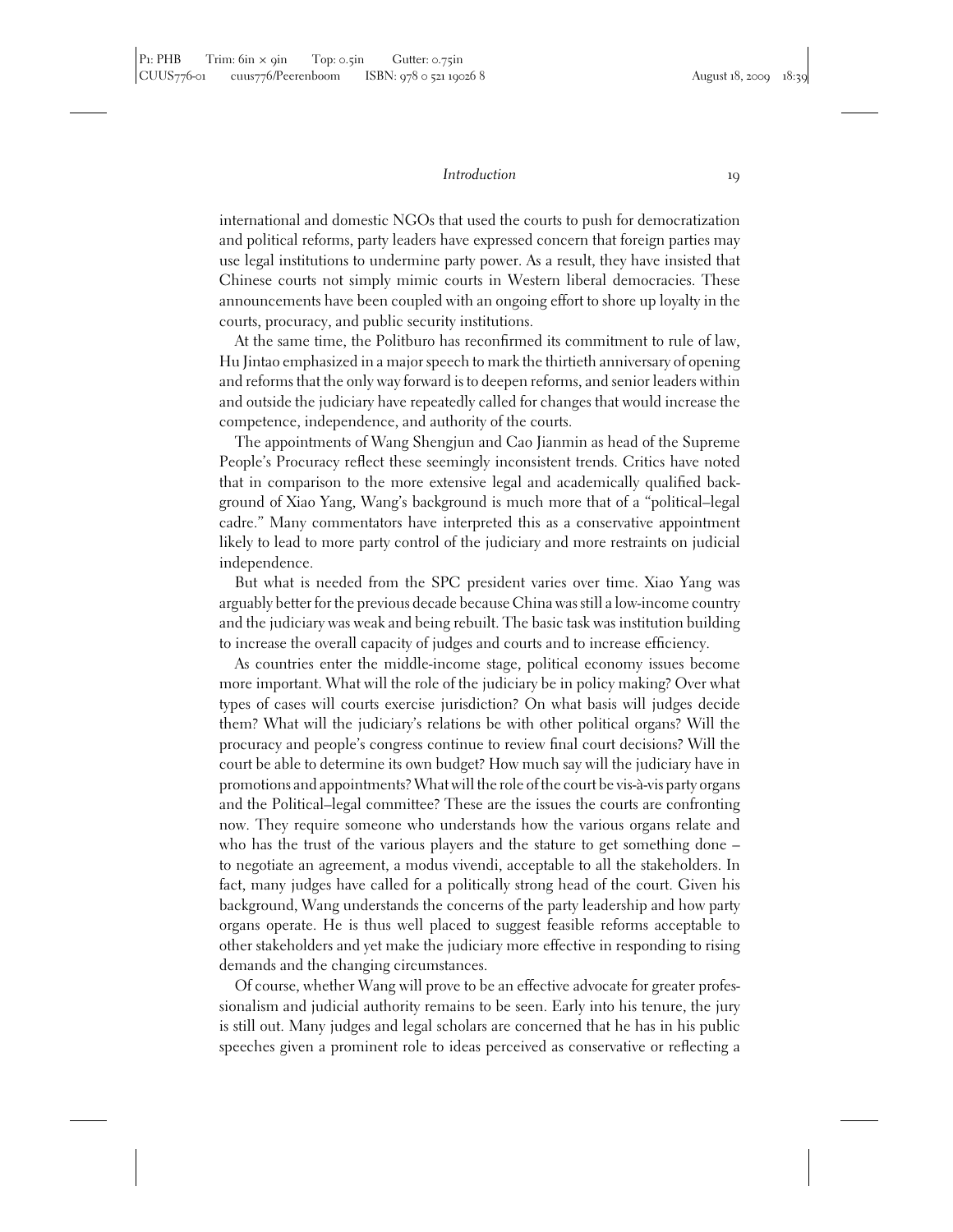more political role for the courts, including the importance of the "three supremes": the supremacy of the interest of the party, of the people, and of the constitution and laws. But a more careful reading shows that his speeches offer something for everyone. He calls for both judicial independence and judicial accountability; more emphasis on professionalism and expertise but also a more democratic judiciary that responds to the needs of citizens; deciding cases based on law and yet promoting mediation and settlement; learning from international best practices and foreign experiences but adapting global experience to Chinese conditions.

As spokesperson for the judiciary, Wang has to represent all viewpoints, which range from liberal to moderate to conservative. In that sense, his public speeches are political speeches and thus filled with contradictions. For instance, Wang emphasizes that the courts, law and legal system are a means to economic growth, and thus judges need to consider the consequences for development when deciding cases. And yet he also emphasizes the important role of the courts in promoting social harmony. Both of these ideas have some merit, but they are also in tension. What is a judge supposed to do if promoting social harmony requires redistributing wealth to the most vulnerable and least productive members of society, or if strictly enforcing labor rights pushes companies out of business, or if protecting the environment slows development?<sup>23</sup>

On the other hand, the challenges facing the procuracy (and even more so the police and public security) are precisely the opposite. The procuracy needs more professionalization and less politics from its leadership. Accordingly, the appointment of Cao, a law professor with years of experience at the SPC, in theory bodes well for the procuracy and for the courts. He is likely to emphasize the kinds of internal reforms emphasized by Xiao Yang in the SPC reform agenda, which have increased the professionalism of the judiciary. Given his background in the courts, Cao is also likely to appreciate the way procuracy review undermines judicial independence and thus be more willing to work out a mutually acceptable solution that acknowledges that the transition to a market economy, criminal law reforms, and long-term global trends toward judicialization and rule of law will inevitably increase the role of the judiciary and its stature within the political structure of China. But again, it remains to be seen whether this will be the case. The SPP and National People's Congress (NPC) both resisted recent attempts to revise the civil procedure law to limit review of individual case supervision.

There will be various ways to measure progress. Centralization of funding is an important step in the right direction, but the funding must be adequate and reach the basic level courts. A complementary step would be to centralize appointments and to take further measures to ensure that appointments and promotions are based on

<sup>23</sup> Wang Shengjun, Shenru guanche luoshi dang de shiqi da jingshen – zhashi zuohao renmin fayuan gexiang gongzuo [Thoroughly Implement the Spirit of the 17th Party Congress – Resolutely Carry Out Each of the Courts' Tasks],*Qiushi* vol. 485 (Aug 16, 2008), available at http://www.qsjournal.com.cn/qs/ 20080816/GB/qs%5E485%5E0%5E1.htm.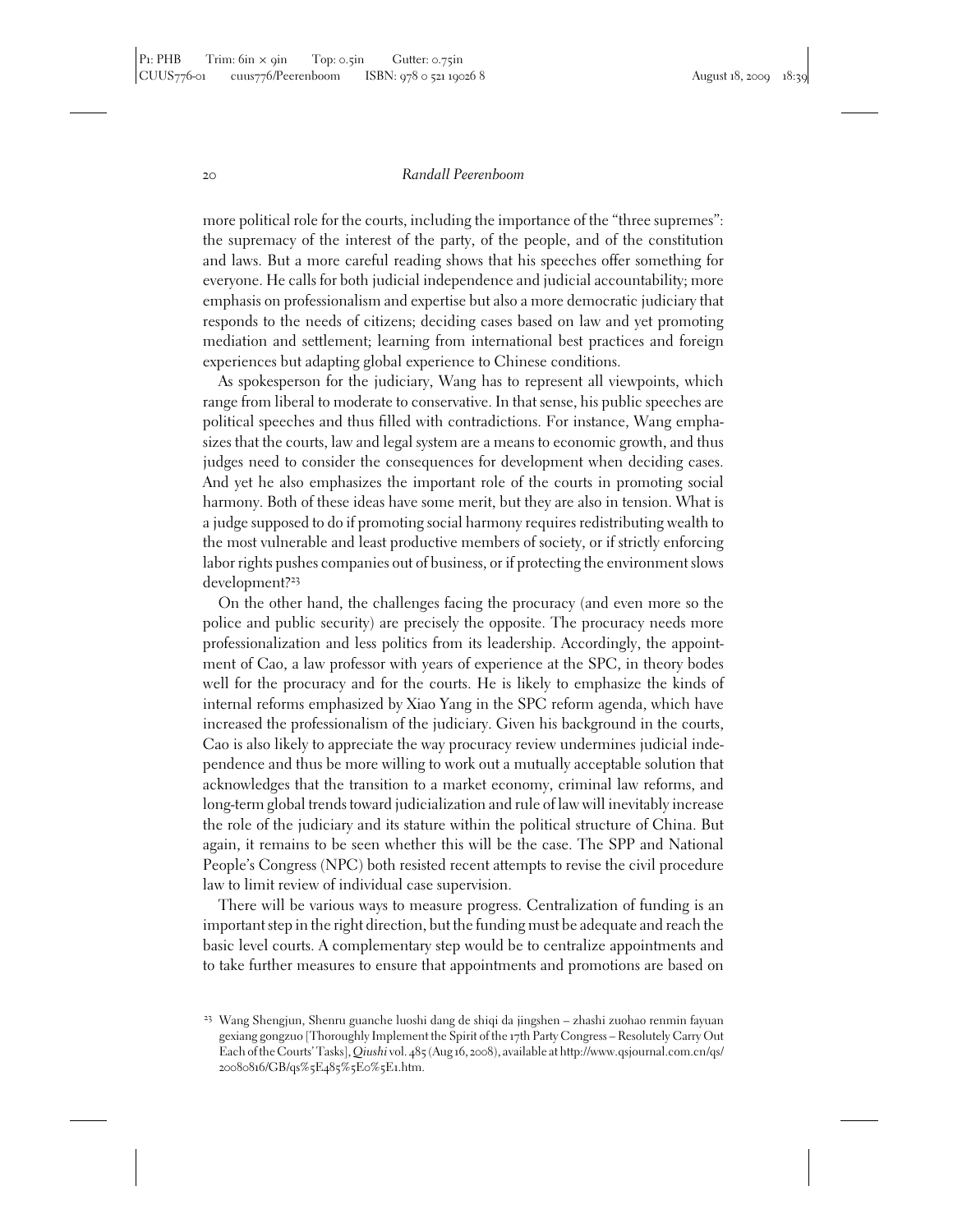merit, with a greater role for judges, the legal profession, and perhaps civil society in the process. Other possible indicators of a more ascendant judiciary would include amendment of the Criminal Procedure Law and passage of criminal evidence rules, both currently bogged down in disputes between the public security, procuracy, and those pushing for reforms, including defense lawyers and human rights activists; revisions to, if not elimination of, a form of administrative detention known as Reeducation through Labor; ratification of the International Covenant on Civil and Political Rights, which China signed in 1998; enhancement of the powers of the courts to review abstract acts; elimination of the adjudicative committee at least in higher-level courts; elimination of the right of the procuracy and people's congress to review final court decisions; greater clarification of the legal role of the olitical– legal committee and party organs, and the incorporation of these organs and their role into the formal legal system; the creation of a dedicated constitutional review body; greater public participation in the law-making and governance processes, including more access to information, more channels to participate, and more robust or deliberative participation beyond just commenting on laws, along with a general requirement that the government respond to public comments and give reasons both for adopting laws and regulations and rejecting alternatives; and increased monitoring and supervision by civil society after laws are promulgated, including through various forms of litigation. Most if not all of these issues are currently being debated and "in play."

The Supreme People's Court's Third Five-Year Agenda for Judicial Reforms, the first under Wang, emphasized the courts must operate consistent with China's political structure, level of development, and national conditions and not mimic courts inWestern liberal democracies while at the same time setting out an ambitious program of technical reforms. Unlike previous agendas, however, the new agenda acknowledges the structural nature of many problems confronting the judiciary and much more explicitly invokes the need to cooperate with other state organs. The agenda does not address some of the more fundamental institutional reforms such as expanded powers of judicial review or the creation of a constitutional court. Such changes may require legislative action or even an amendment to the constitution. But more importantly they would put the judiciary at odds with other organs at a time when the judiciary needs their support on other pressing issues.

The new agenda reflects a pragmatic political compromise. The court accepts some limits on its powers and refrains from challenging other organs in exchange for cooperation on certain issues that enhance the power and authority of the judiciary. Whether increased cooperation with state and party organs will meet citizen expectations and ultimately lead to a more authoritative and independent judiciary remains to be seen.

This volume is one of the publications emerging from the "Rule of Law in China" program run by the Foundation for Law, Justice and Society, an independent institution affiliated with the Centre for Socio-Legal Studies, Oxford University. The main